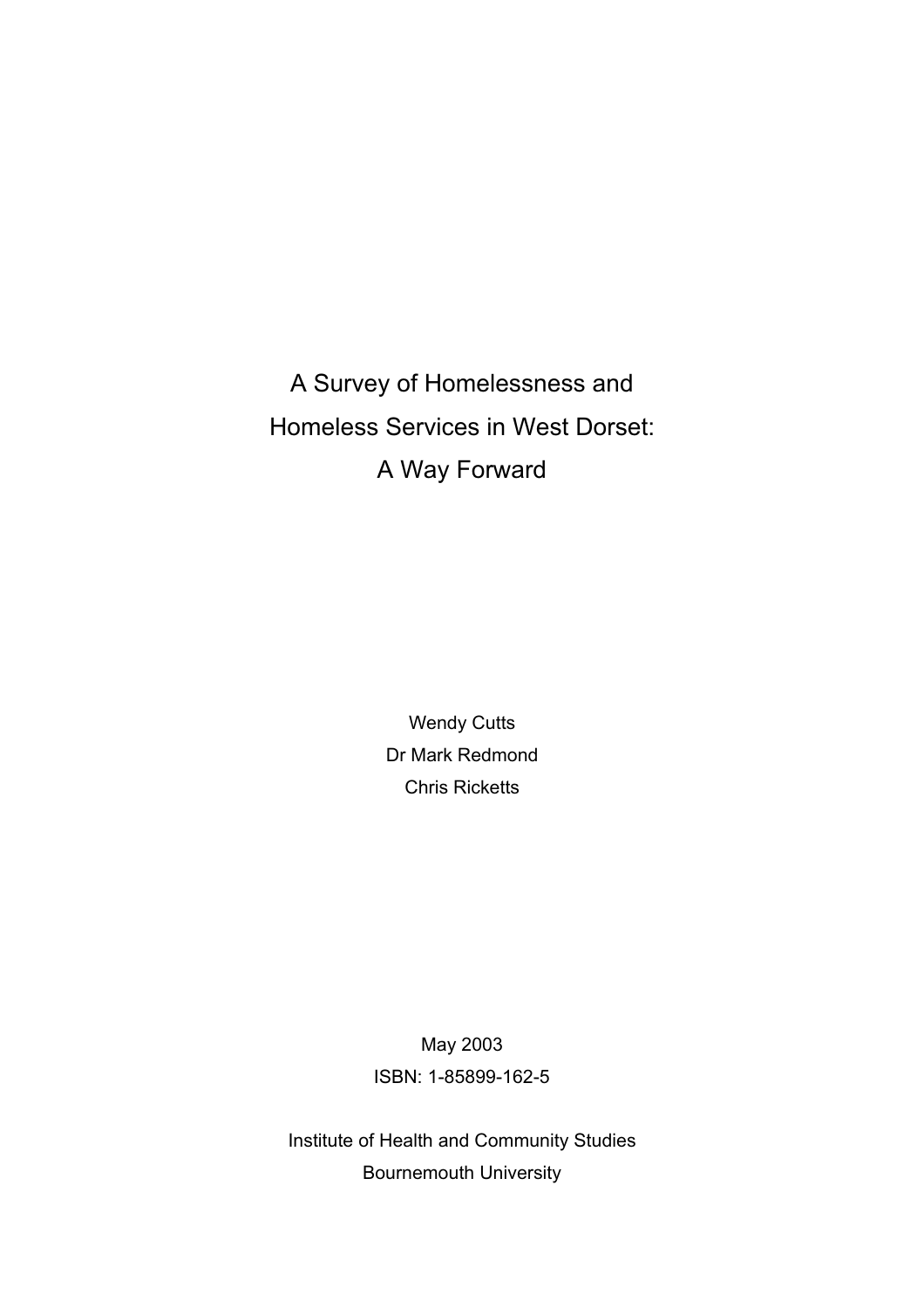# ACKNOWLEDGEMENTS

The authors would like to acknowledge the work of Gillian Binet in the preparation and presentation of tables, and in providing administrative support to the team.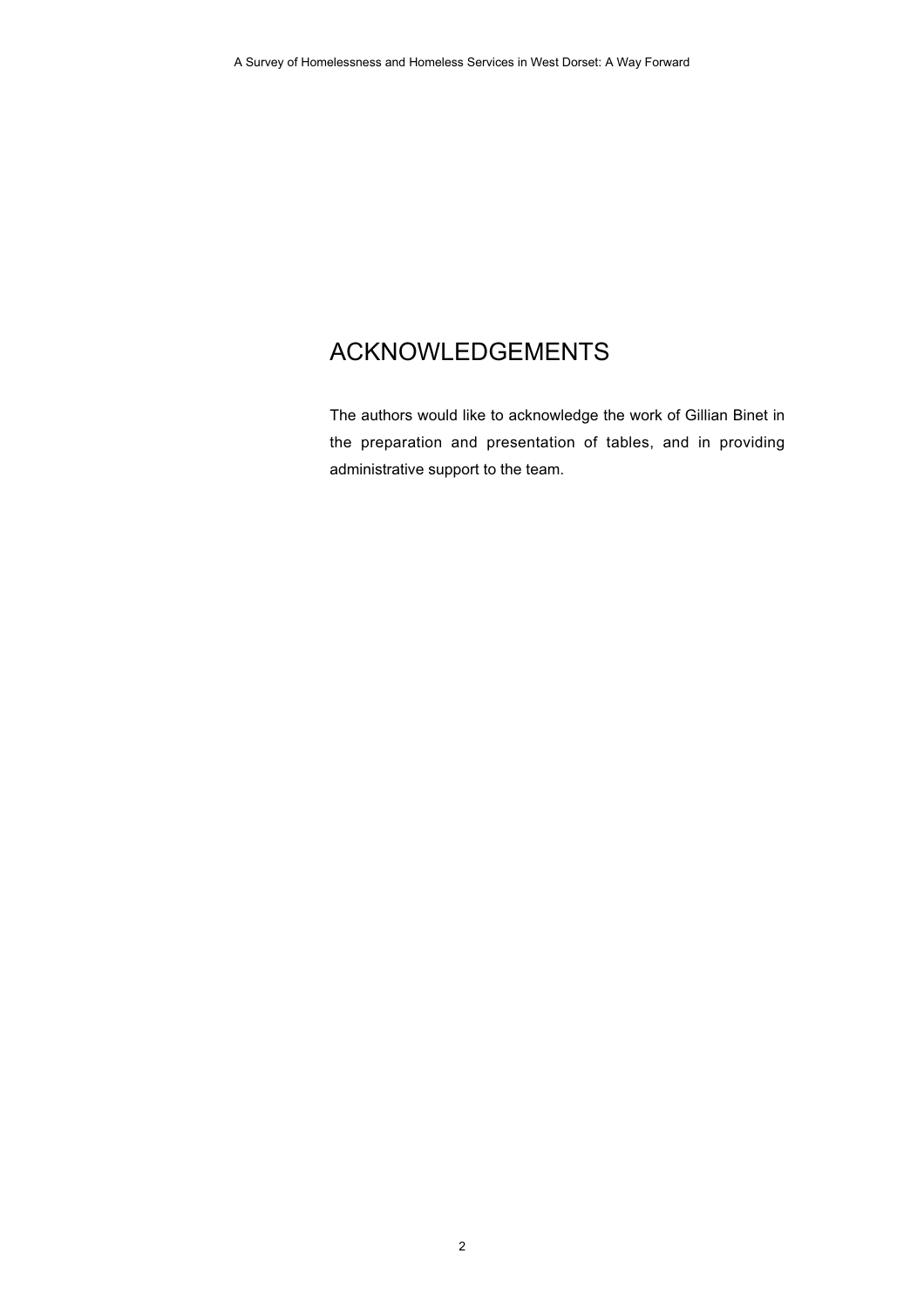# **CONTENTS**

|                                                  | Page |
|--------------------------------------------------|------|
|                                                  | 4    |
|                                                  | 5    |
|                                                  | 8    |
|                                                  | 9    |
| National and Regional Picture                    | 9    |
| Homelessness Trends in West Dorset               | 12   |
| Causes of Homelessness in West Dorset            | 13   |
| Nature of Private Sector Housing in West Dorset. | 14   |
| Housing and Homelessness Agencies in West Dorset | 19   |
| A Snapshot of Agency Services                    | 20   |
|                                                  | 30   |
| Recommendations arising from Homelessness        |      |
|                                                  | 30   |
| Recommendations for Existing Services            | 31   |
| Recommendations for Service Developments         | 32   |
| Recommendations Relating to Health               | 32   |
|                                                  | 35   |
|                                                  | 36   |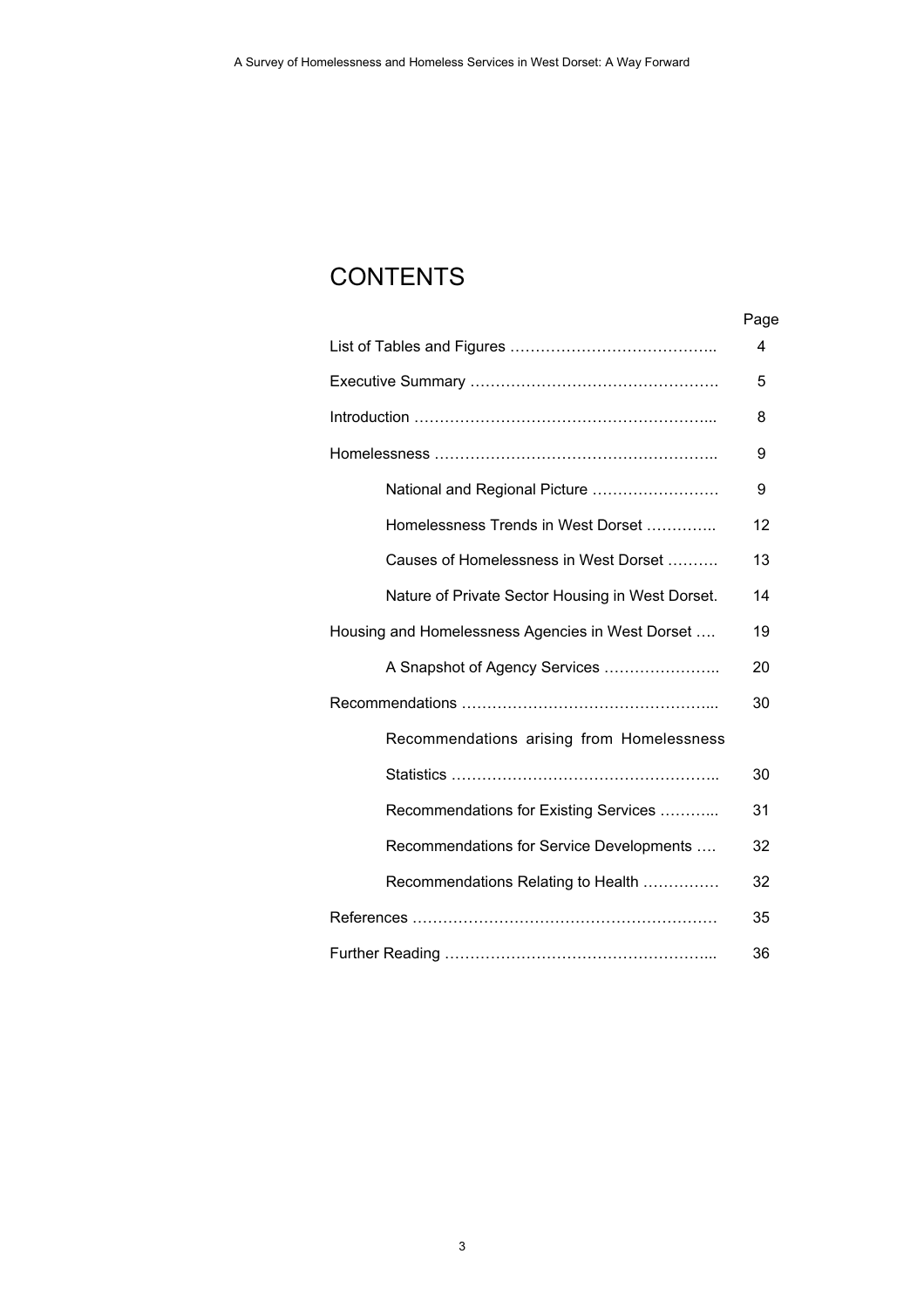# LIST OF TABLES AND FIGURES

### Page

## Tables

| Table 1. Statutory Homelessness by Region             | 10 |
|-------------------------------------------------------|----|
| Table 2. Access to Basic Facilities by Housing Tenure | 16 |
| Table 3. Work Required on the Property by Tenure      | 17 |
| Table 4. Local Agency Figures of Homeless Cases 2000- |    |
| 2002                                                  | 19 |

# Figures

| Figure 1. Number of Homelessness Applications in       |    |
|--------------------------------------------------------|----|
|                                                        | 11 |
| Figure 2. Number of Homelessness Acceptances in        |    |
|                                                        | 11 |
| Figure 3. Acceptances and Applications in West Dorset: |    |
|                                                        | 12 |
| Figure 4. The Causes of Homelessness - West Dorset     |    |
| trends compared with North Dorset and the National     |    |
|                                                        | 13 |
| Figure 5. Housing Tenure in West Dorset                | 14 |
| Figure 6. A Comparison of the Housing Profile in West  |    |
| Dorset with the UK Average and North Dorset District   |    |
|                                                        | 15 |
| Figure 7. The Gross Annual Income of Households in     |    |
|                                                        | 17 |
| Figure 8. The Population of West Dorset Earning Less   |    |
| than £20,000 by Housing Tenure                         | 18 |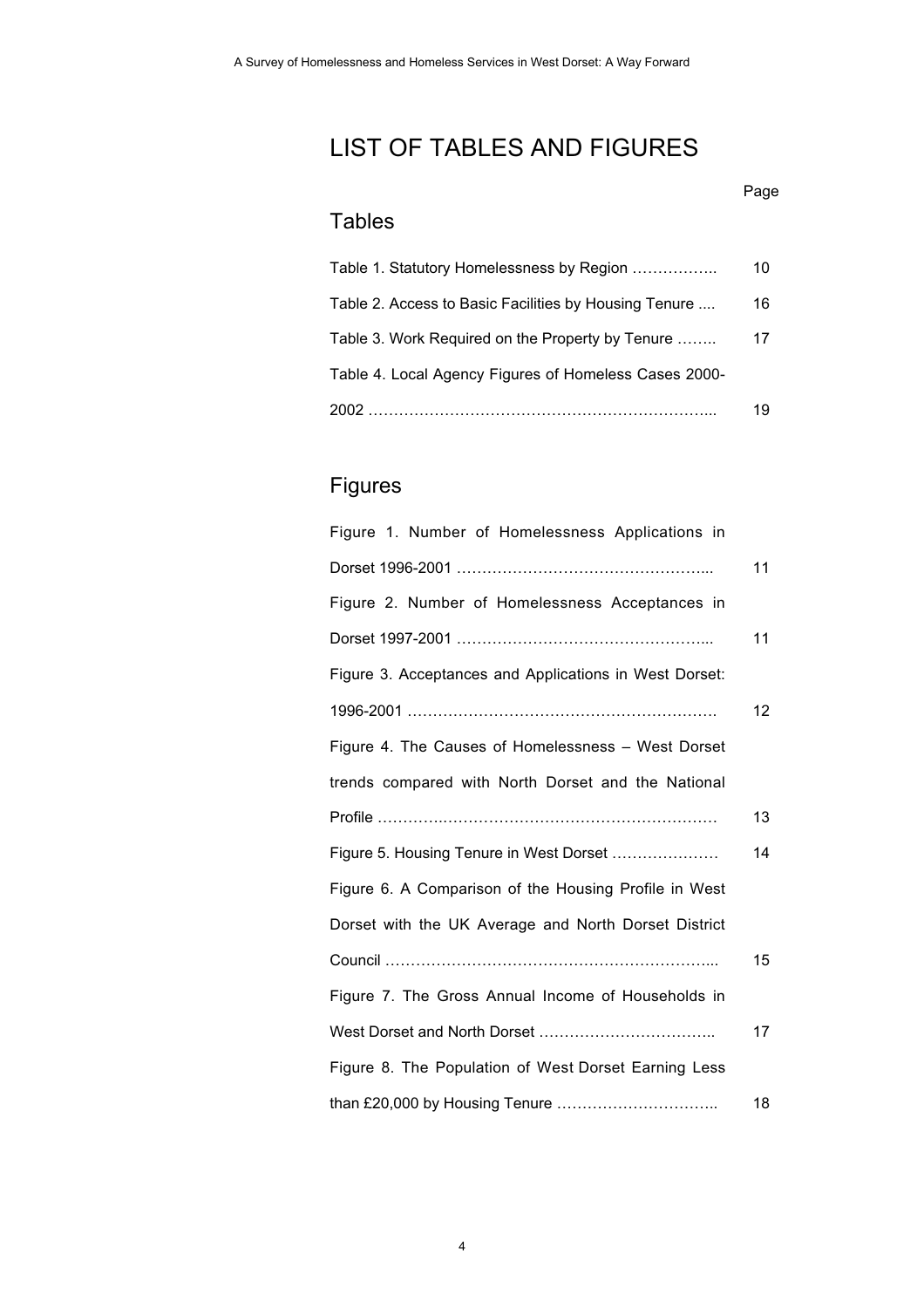# EXECUTIVE SUMMARY

### Key Observations

- Between 1997/98 and 2000/01, the number of households in the South West, classified as unintentionally homeless and in priority need, grew by 25%. In the same period, the number of households deemed to be unintentionally homeless and in priority need in West Dorset dropped by 5%.
- The key causes of homelessness for those considered to be unintentionally homeless and in priority need in West Dorset appear to be:
	- parents no longer willing to accommodate their children;
	- domestic violence;
	- non-violent relationship breakdown;
	- end of assured shorthold tenancies.

The local authority needs to fund or support preventative strategies that address these issues.

- West Dorset has a smaller proportion of its housing stock in either the private rented or social housing sector than the national average. The standard of accommodation in both the private rented and social housing sector is poorer in West Dorset when compared with a neighbouring local authority.
- Over half of the households in West Dorset have an annual income below £20,000. While a significant number of these households will be retired and living in their own accommodation, many of the remaining households are unlikely to be able to address their housing needs other than within the rented housing sector.
- 'Capital rich/income poor' pensioner households are likely to need financial and practical assistance to maintain their own properties.

## Key Recommendations

• Registered social landlords need to develop proactive systems in responding to rent arrears and potential evictions. They should seek to involve independent advice services in offering support to tenants.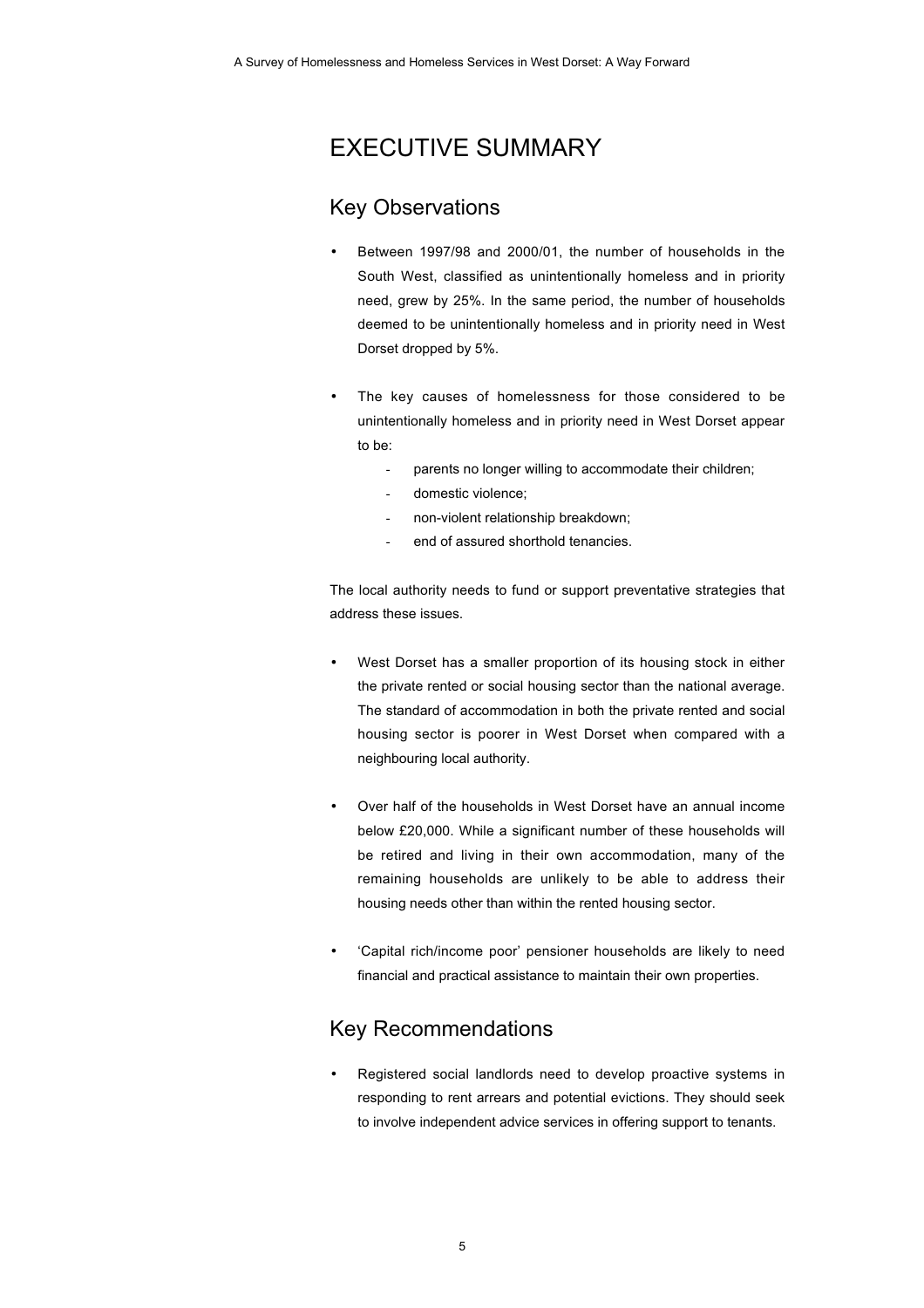- There is a need to encourage the expansion of the private rented sector.
- The Housing Benefit system, as it is locally administered, should seek to facilitate and encourage landlords and tenants in maintaining tenancies.
- There is a need to improve communication between Housing Benefit services, advice agencies, and claimants/potential claimants.
- There is a need to ensure that the level of support offered in supported accommodation is better reflected in Housing Benefit payments.
- There is a need to develop/fund specialist services offering representation at repossession hearings.
- There is a need to develop specialist advice services for vulnerable groups of people.
- There is a need to ensure that more advice services are available 'out of hours', i.e. weekends and evenings.
- Existing agencies should work together in a more co-ordinated manner to meet the diverse needs of those living within rural communities.
- There is a need to develop consistent data collection systems across agencies in the area.
- There is a need to develop low-cost/move-on housing options available to those living in supported accommodation. The development of low-cost housing options would act to reduce the need for additional supported accommodation.
- There is a need to undertake further work in developing alternative forms of temporary accommodation, other than B&B.
- There is a need to raise the standards of accommodation and services provided in temporary accommodation.
- There is a need to raise the standards of Households in Multiple Occupation (HMOs).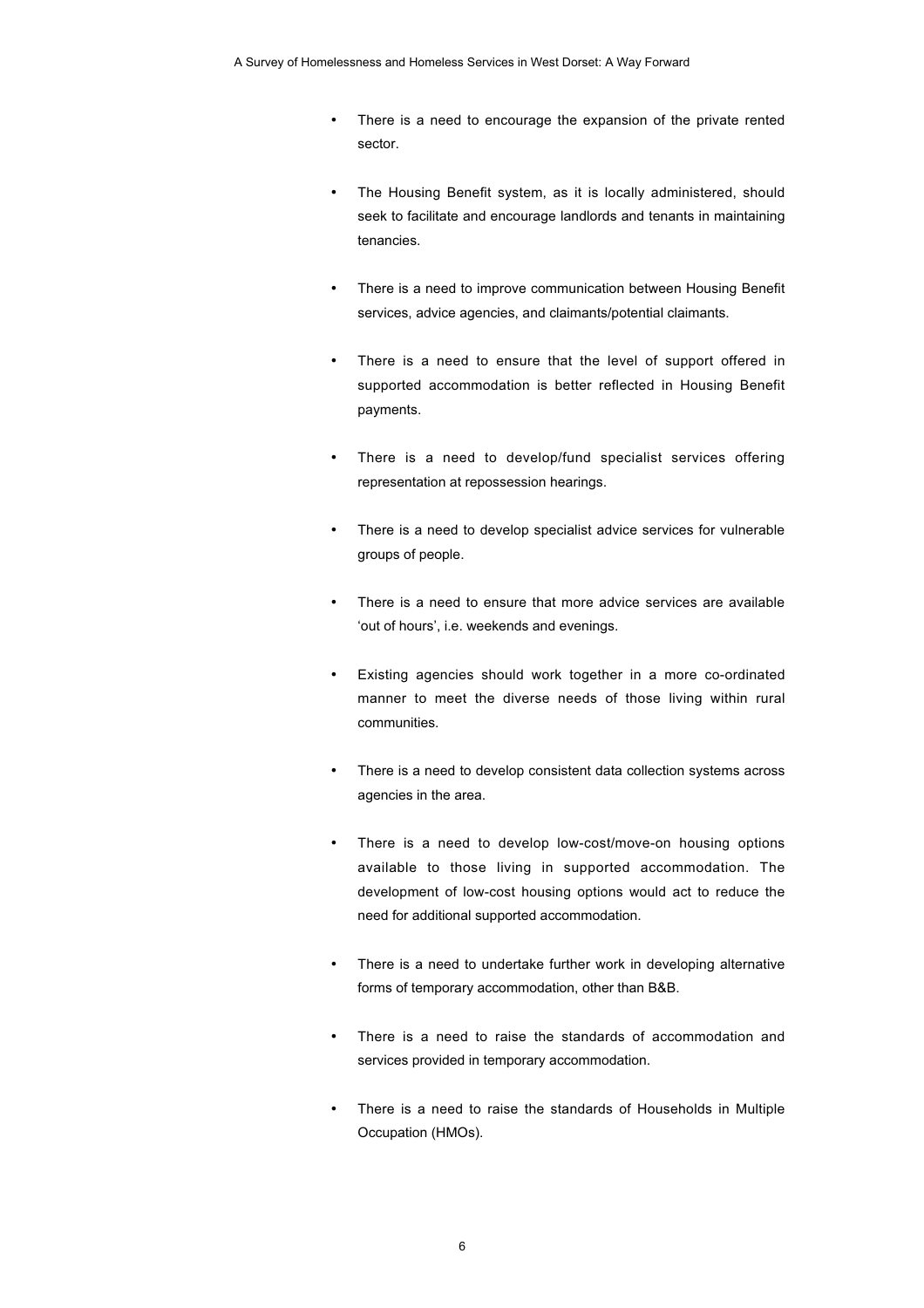- There is a need to respond to the perceived lack of accommodation for drug and alcohol users, i.e. 'wet' houses.
- There is a need to consider the establishment of day-centres for homeless people.
- There is a need to consider establishing the means by which practical help with emergency food, toiletries and clothing can be provided.
- There is a need to respond to the perception that there is a shortage of supported accommodation for those with severe mental health problems/learning difficulties.
- There is a need to consider developing an Independent Living Support and Skills training scheme for young people and members of other vulnerable groups.
- There is a need to consider exploring the viability and interest in establishing an Emmaus Community.
- There is a need to develop further shared ownership schemes.
- There is a need to develop a local strategy around informing and supporting those who might be interested in undertaking 'buy to let' schemes.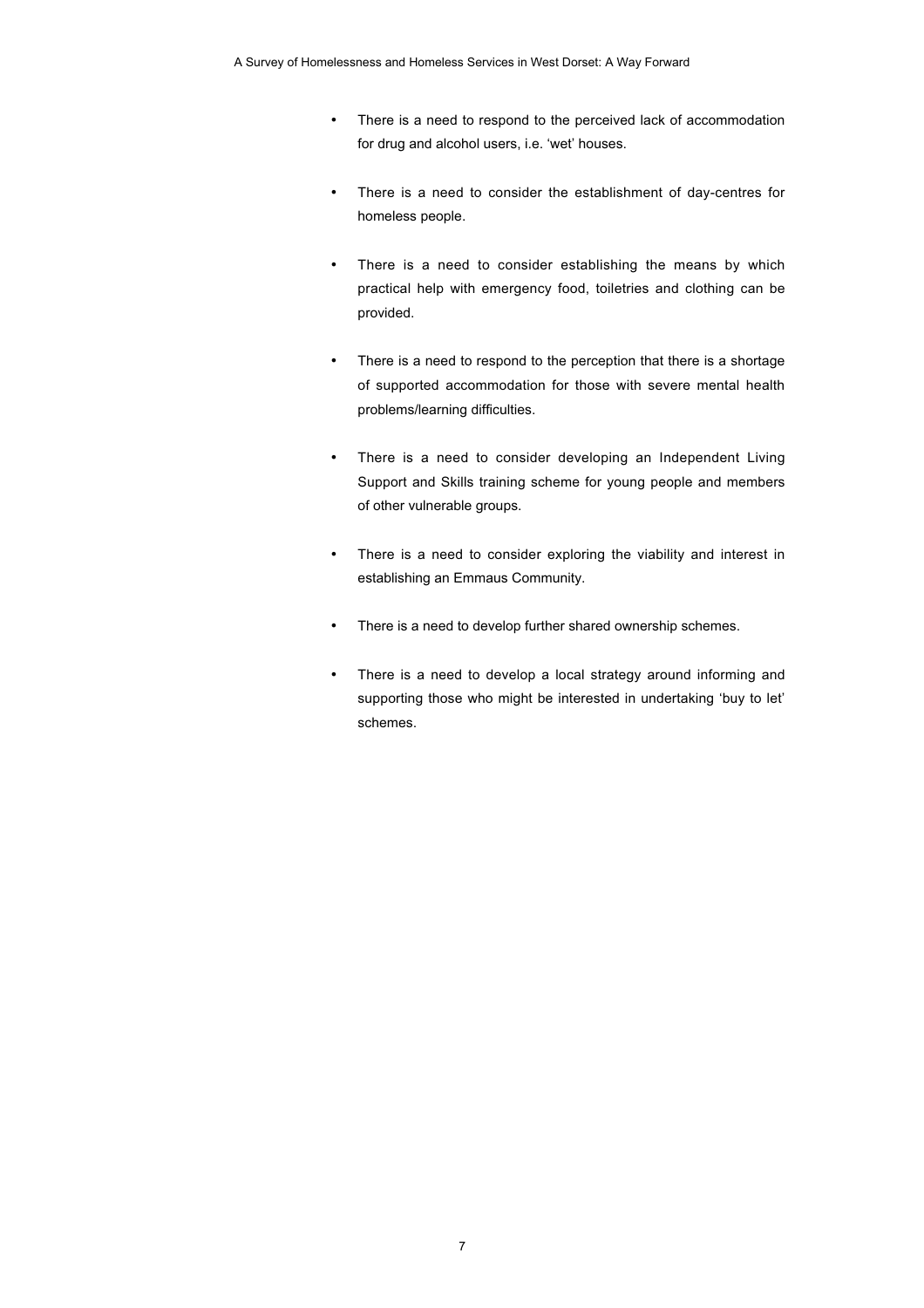# INTRODUCTION

This report reviews the nature and extent of homelessness in West Dorset District Council (WDDC). In particular it focuses on:

- exploring current levels of homelessness;
- identifying the causes of homelessness within the local authority area;
- gauging current service provision for homeless people/households;
- identifying gaps in the provision of current services.

In an attempt to reflect the local authority's desire to develop a more proactive and preventative approach in addressing housing need, this report identifies a number of strategies that it may wish to adopt to ensure that this particular aspect of housing need is tackled effectively.

In order to gain a snapshot of the nature of the homelessness problem in West Dorset, this report draws upon a number of different sources of information. These resources include publications and statistics from:

- the Office of the Deputy Prime Minister;
- the Department of Transport, Local Government and the Regions (DTLR);
- WDDC publications and statistics, including Housing Investment Programme (HIP) submissions and P1E returns;
- other District Councils in Dorset;
- Dorset County Council, including Dorset Social Services and Dorset Youth and Community Service.

Information also came from a range of social housing providers, and voluntary agencies providing advice and support within the local authority's area.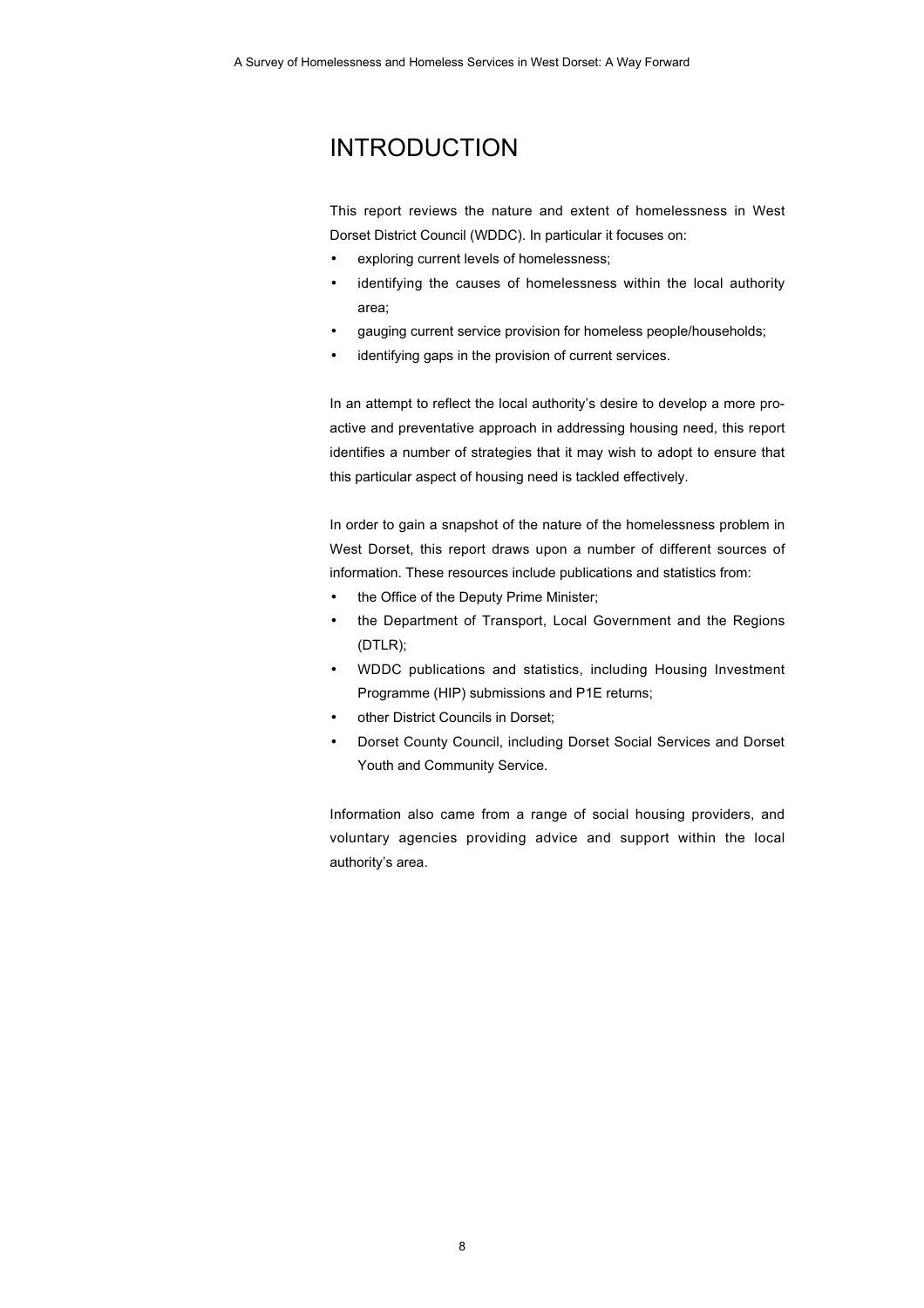## HOMELESSNESS

### National and Regional Picture

Calculating the size and characteristics that comprise the homeless population is a problematic task. Here, two significant factors always come into play, namely dificulties with data and definitions.

A problem with data Ultimately, we do not know the size of the homeless population. The problem is exacerbated by the variety of organisations involved in working with the homeless (central and local government, social housing providers, voluntary agencies), their competing agendas, and the specific groups of homeless people they serve (such as families, single people and young, single people).

> This, in addition to the differing methods of monitoring and data collection, has led to inconsistency in local, regional and national statistics. Subsequently, some homeless people appear in two or more agencies' data, while others may be ignored. At the same time, data collected on 'households' fail to identify or account for the precise number of individuals present within a given 'family'.

A problem with definitions As the term '*household*' demonstrates, definitions pose stumbling blocks when calculating the number of people who are homeless.

> At a fundamental level, the problem with definitions reflects the *rooflessness versus temporary accommodation* debate. The issue becomes confusing when we consider the different definitions used to define temporary accommodation, and how certain forms of temporary accommodation may leave the occupier at a greater risk of becoming homeless than others.

> Among this general level of confusion, the most reliable indicator of general trends in homelessness is the information provided by local authorities through their HIP submissions and P1E returns. Every local authority is required to provide a consistent range of common statistical information, including data related to the number of households seeking support under the homelessness provisions of the Housing Acts 1985 and 1996.

> Yet, while the data collected by local authorities may be consistent and reliable, they cannot be interpreted as representing an accurate level of homelessness. Given that local authority responsibilities towards different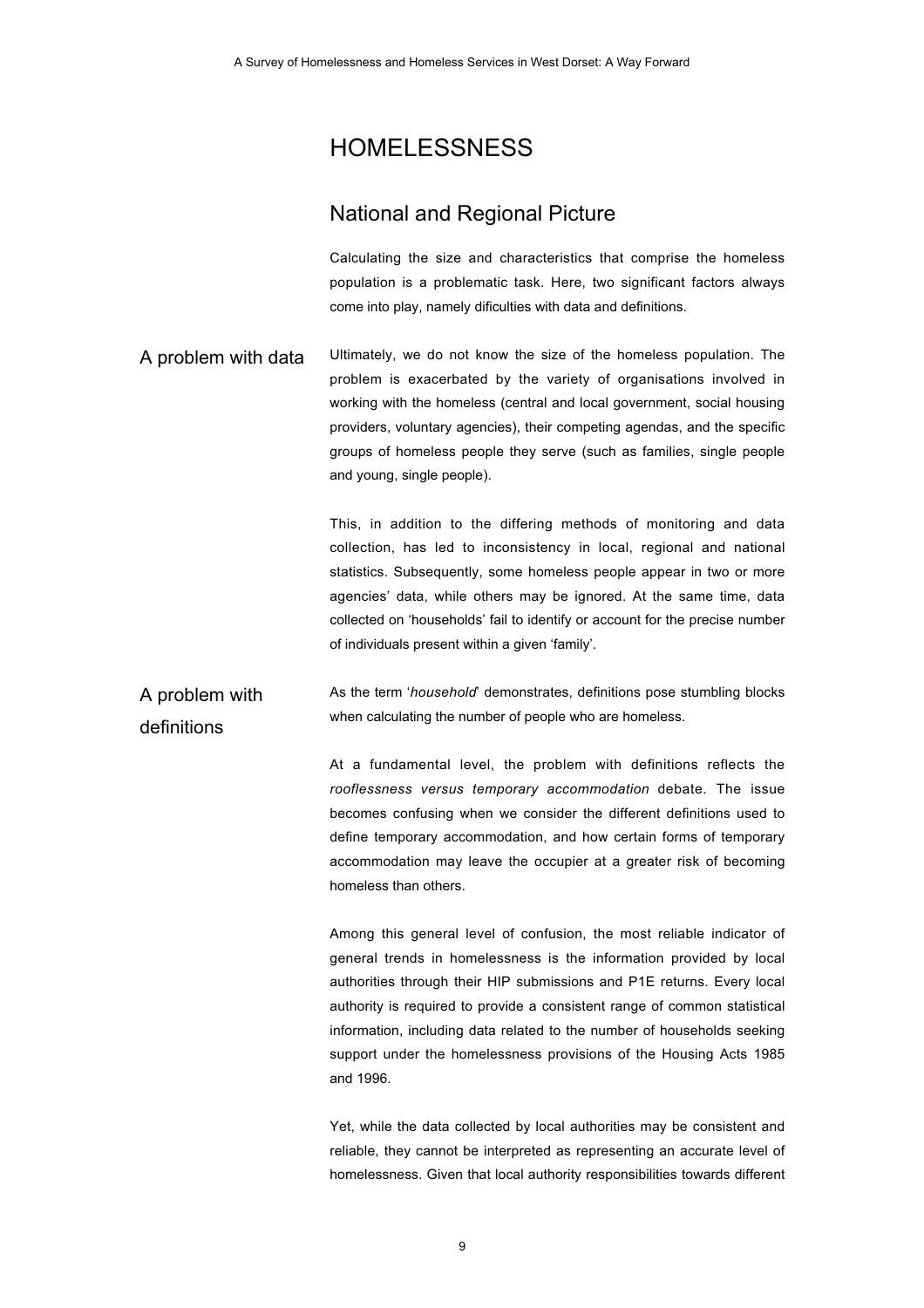categories of homeless people vary, those who are either intentionally homeless or not in priority need may self-select and fail to seek advice and support from the local authority concerned.

The most reliable indicator of the levels of homelessness, therefore, concerns those who are unintentionally homeless and in priority need. Table 1 (below) highlights that, between 1997/8 and 2000/1, the number of households that fell into these two categories in England grew by 11% from 102,650 to 114,350.

| <b>Region:</b>       |         | Unintentionallynintentionally Change Number per<br>homeless andomeless and<br>in priority need priority need<br>during 1997/ů 2000/1 |       | 1,000<br>households<br>in 2000/1 |
|----------------------|---------|--------------------------------------------------------------------------------------------------------------------------------------|-------|----------------------------------|
| <b>North East</b>    | 4,380   | 5,220                                                                                                                                | 19%   | 4.8                              |
| <b>North West</b>    | 13,060  | 13,350                                                                                                                               | 2%    | 4.7                              |
| Yorks & Humber       | 9,130   | 9,150                                                                                                                                | $0\%$ | 4.3                              |
| East Midlands        | 7,550   | 7,370                                                                                                                                | $-2%$ | 4.3                              |
| <b>West Midlands</b> | 14,670  | 13,860                                                                                                                               | -6%   | 6.4                              |
| East of England      | 8,120   | 9,800                                                                                                                                | 21%   | 4.3                              |
| London               | 24,570  | 29,630                                                                                                                               | 21%   | 9.5                              |
| South East           | 12,170  | 14,760                                                                                                                               | 21%   | 4.4                              |
| South West           | 9,000   | 11,210                                                                                                                               | 25%   | 5.4                              |
| Total                | 102,650 | 114,350                                                                                                                              | 11%   | 5.5                              |

Source: DTLR (2002b).

This increase was not consistently experienced across England. The East Midlands region, for example, witnessed a reduction in the number accepted as homeless, while the figures for Yorkshire and Humberside were static. The remaining regions experienced an increase ranging from 2% to 25%. It is significant that the South West region experienced the highest growth in homelessness acceptances during this four-year period.

The homelessness situation within Dorset reflects the position across the whole of England. Indeed, as Figure 1 (below) demonstrates, the number of homelessness applications across the local authority areas within the county varies.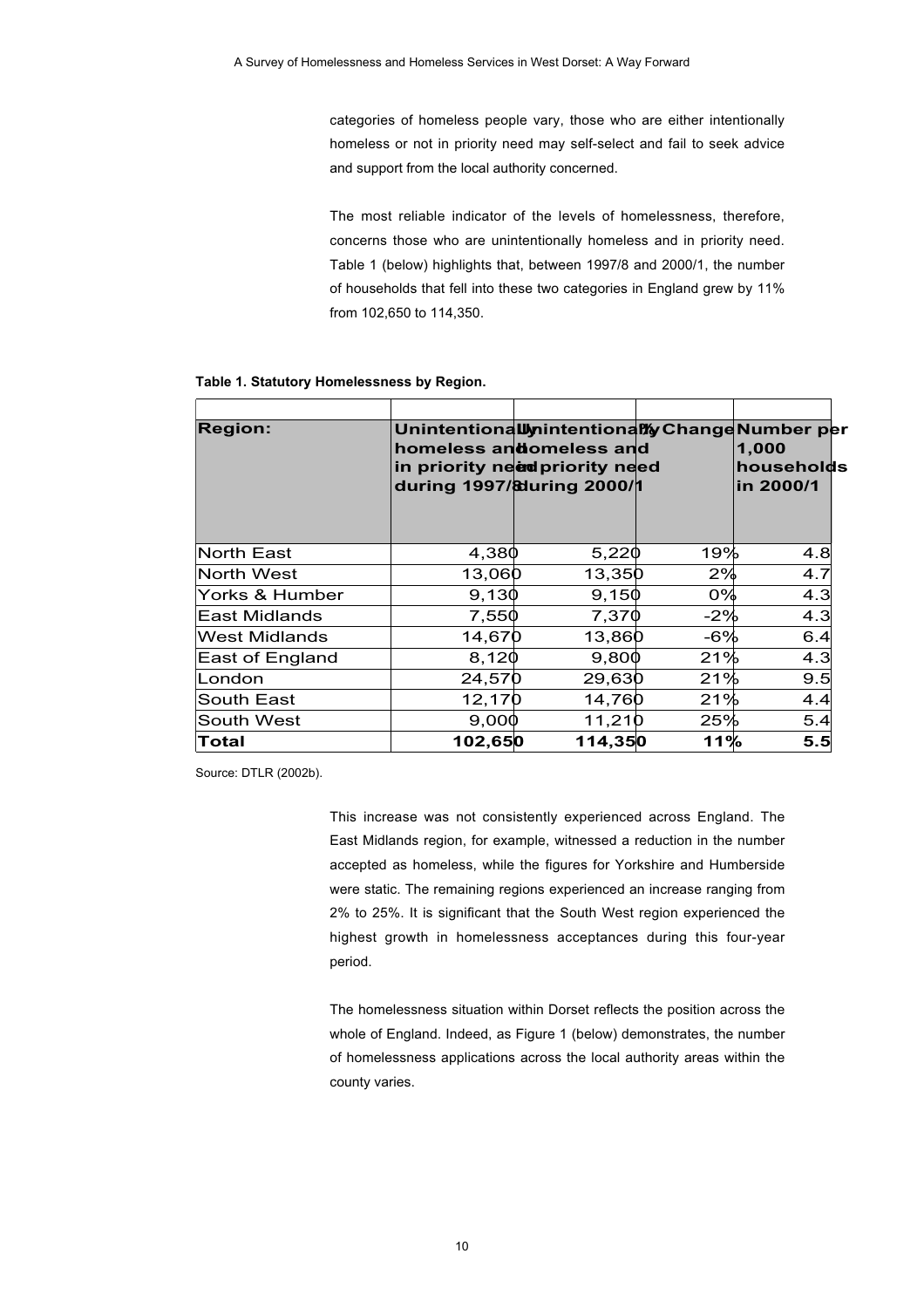



Source: Dobson (2002).

**Key:** BBC = Bournemouth Borough Council; CDC = Christchurch District Council; EDDC = East Dorset District Council; NDDC = North Dorset District Council; B of Poole = Borough of Poole; PDC = Purbeck District Council; WDDC = West Dorset District Council; W&PBC = Weymouth & Portland Borough Council.

> Figure 2 (below) highlights that the number of acceptances by West Dorset has fluctuated significantly between 1997 and 2001, although the numbers have declined overall when those specifically relating to 1997 and 2001 are considered.



**Figure 2. Number of Homelessness Acceptances in Dorset: 1997-2001.**

Source: Dobson (2002).

**Key:** BBC = Bournemouth Borough Council; CDC = Christchurch District Council; EDDC = East Dorset District Council; NDDC = North Dorset District Council; B of Poole = Borough of Poole; PDC = Purbeck District Council; WDDC = West Dorset District Council; W&PBC = Weymouth & Portland Borough Council.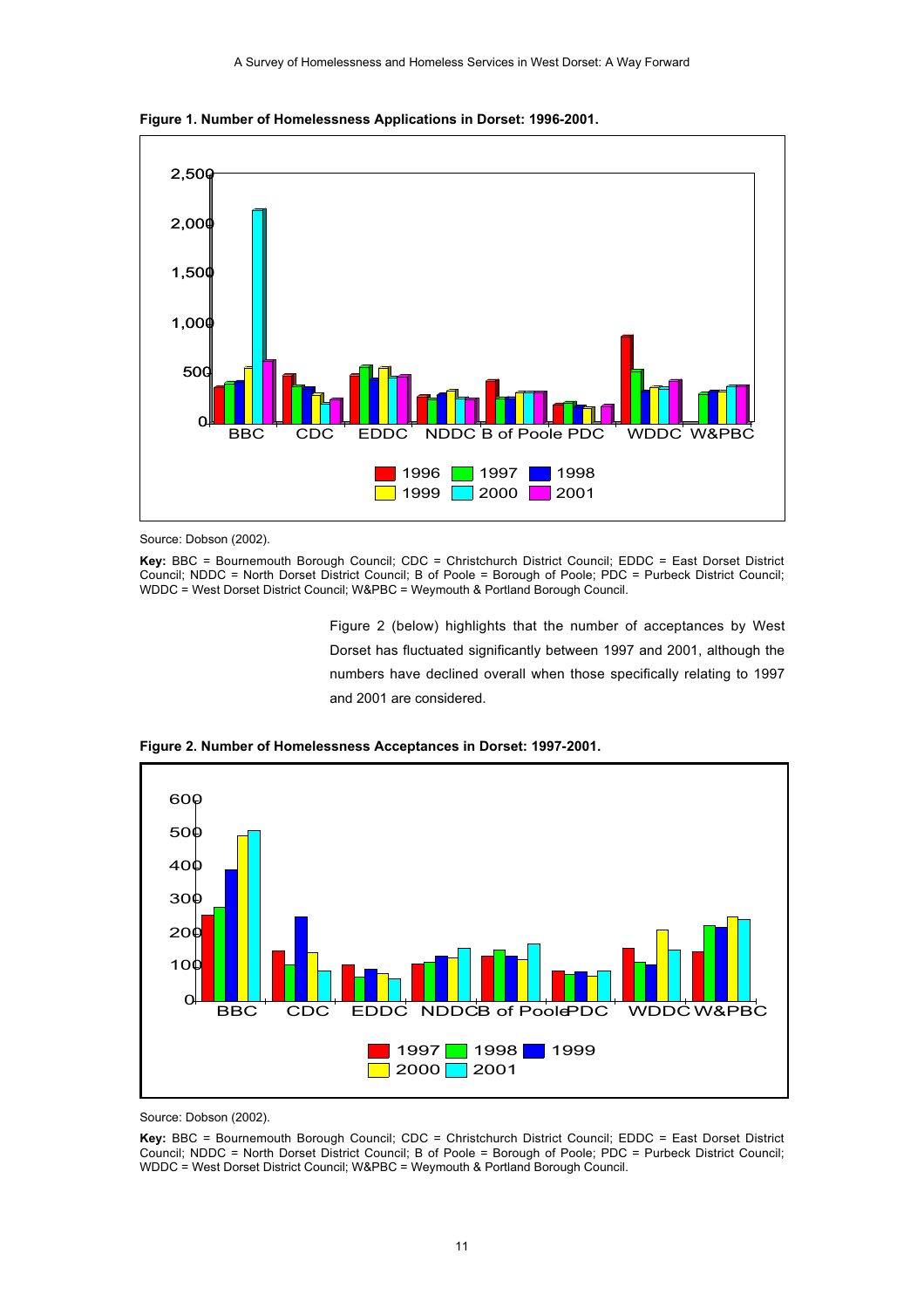## Homelessness Trends in West Dorset

Figure 3 (below) illustrates the rate of applications and acceptances by, or on behalf of, the local authority between 1996 and 2001. As might be expected, there is a fluctuation in the number of people seeking assistance, and the number accepted as unintentionally homeless and in priority need. More significantly, however, the ratio of acceptances to applications is not consistent across the years. Thus, in 1996 only 22.5% of applications became accepted by the local authority. This rate changed in successive years to 30.9%, 36.5%, 30.8%, 60% and then 36% of applications in 2001. While there may be major reasons in the local housing market for this variation, it is likely that changes in the management of the homelessness services contributed to this discrepancy.

**Figure 3. Acceptances and Applications in West Dorset: 1996-2001.**



Source: West Dorset P1Es, 1996/97-2000/01.

Since November 2001, the West Dorset Housing Partnership has been responsible, under a contract, for managing many aspects of the local authority's housing duties. These concern:

- administering the West Dorset Joint Housing Register and the Transfer Register;
- offering housing advice;
- services for homeless people;
- processing housing applications;
- nominating applicants;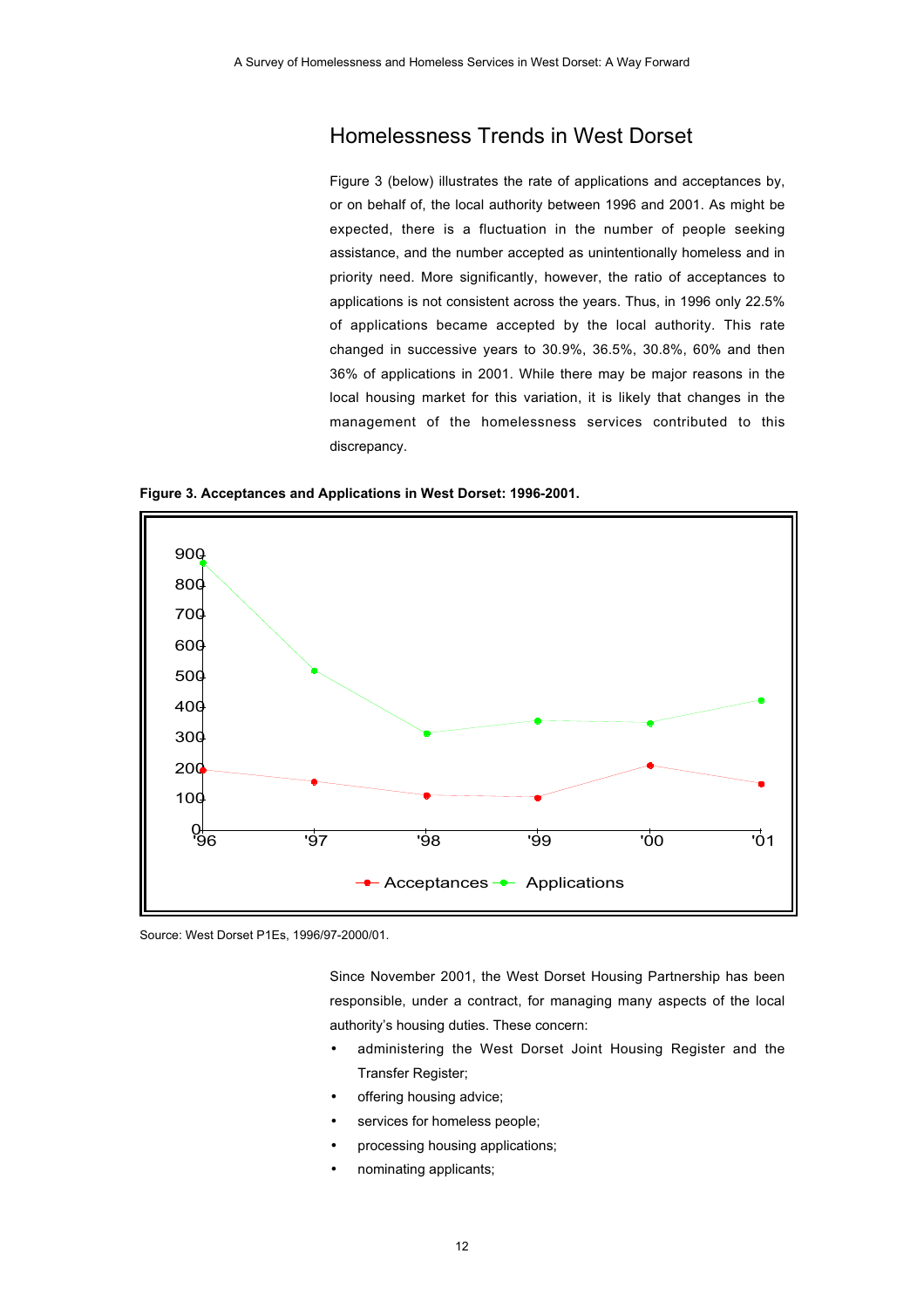• working with people placed in B&B and other temporary accommodation.

### Causes of Homelessness in West Dorset

It is important to note that the major causes of homelessness are not consistent with the profile of homelessness in other parts of Dorset. Figure 4 (below) compares the reasons why people become homeless with the national data, and that provided by another local authority in Dorset (North Dorset District Council).

**Figure 4. The Causes of Homelessness – WDDC trends compared with NDDC and the National Profile.**



Source: DLTR (2002), David Couttie Associates (2002), David Couttie Associates (2003).

**Key:** 1 = Parents no longer willing or able to accommodate; 2 = Friends or relatives no longer willing or able to accommodate; 3 = Relationship Breakdown through Domestic Violence; 4 = Non-violent relationship breakdown; 5 = Mortgage arrears; 6 = Rent arrears; 7 = End of an Assured Shorthold Tenancy; 8 = Other reasons.

> If the rate of homelessness varies across the country, the region and the county, Figure 4 demonstrates that the different local authorities in Dorset experience specific, local factors that contribute to homelessness. Indeed, with the exception of the crisis in the availability of private rented housing, it appears that there are few countywide issues. This suggests that a countywide response to addressing some of the issues related to homelessness may not be an appropriate way forward. The key factors surrounding homelessness in the WDDC area concern: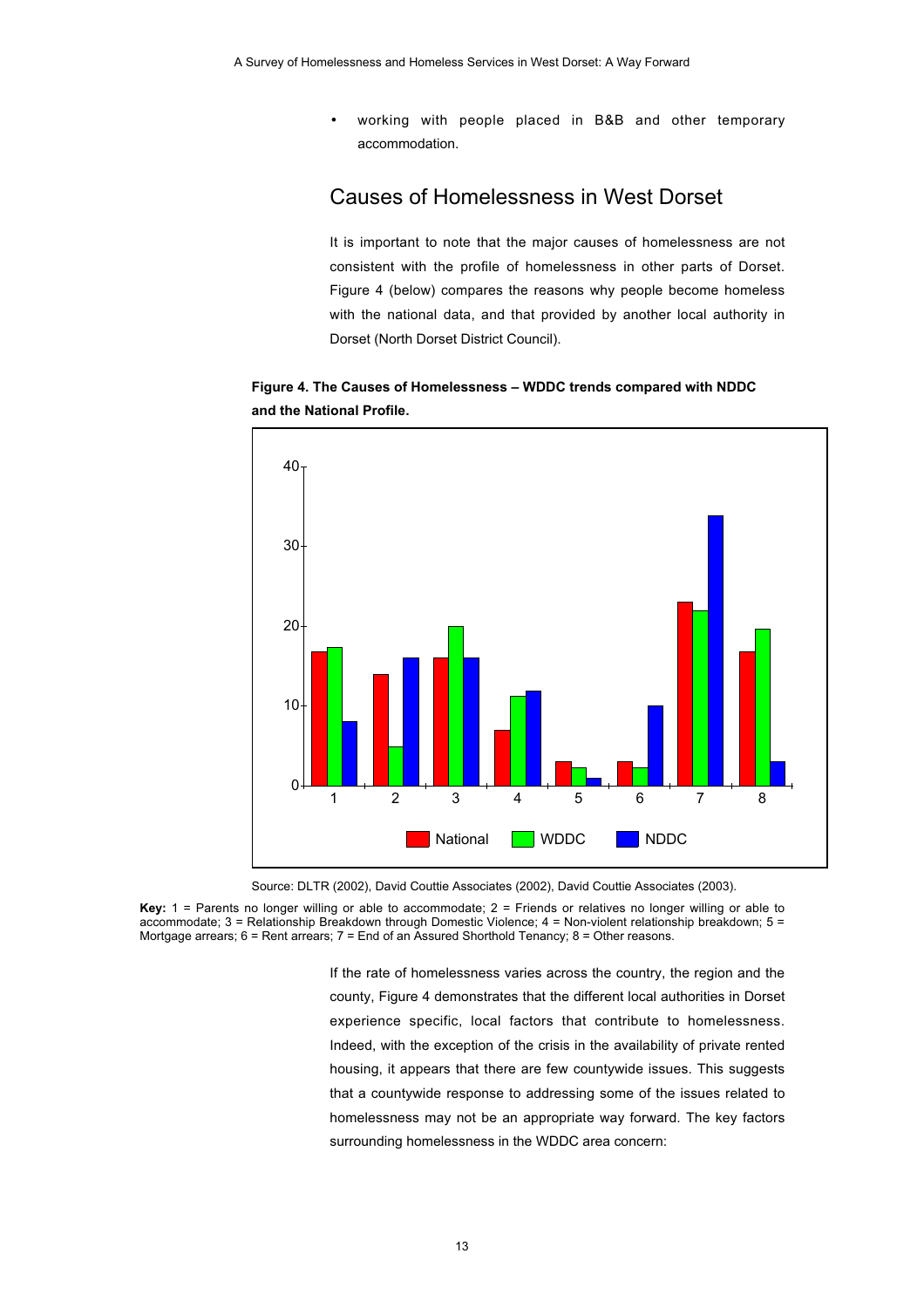- parents no longer willing to accommodate their children (above national trends);
- domestic violence (above national trends);
- non-violent relationship breakdown (above national trends);
- end of assured shorthold tenancies (slightly below national trends).

These factors have been identified by the West Dorset Housing Partnership as key factors to be addressed. The evidence suggests that some of the common reasons contributing to homelessness are not significant in West Dorset. In particular, housing debt resulting in homelessness appears to be a small problem (this could be the result of a strong, preventative service in the area, and a readiness by registered social landlords to negotiate a suitable repayment package). By comparison, it has been suggested that the high rate of households fleeing domestic violence is a consequence of the awareness that has been raised by the Domestic Violence Forum that operates in the area.

# Nature of Private Sector Housing in West Dorset

Almost 23% of West Dorset's housing stock is located within the rented sector (Figure 5). This is split between Housing Associations (14.8%) and the private rented sector (7.9%).

#### **Figure 5. Housing Tenure in West Dorset.**



Source: David Couttie Associates (2003).

**Key:** 1 = Owner Occupied with Mortgage; 2 = Owner Occupied no mortgage; 3 = Housing Association; 4 = Private Sector.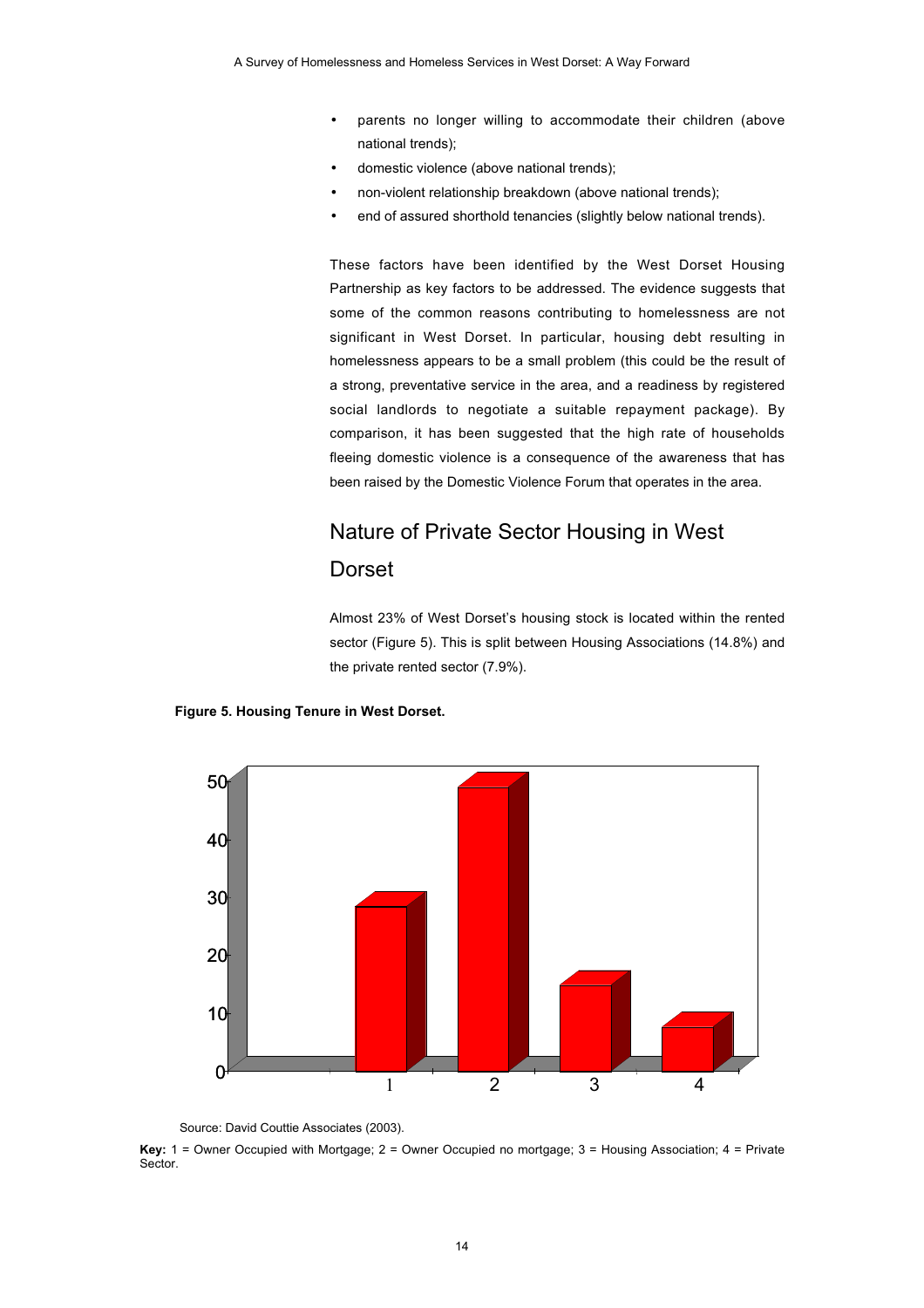If the causes of homelessness in West Dorset are at variance with national trends, Figure 6 (below) highlights that the nature of housing tenure within West Dorset is also significantly different to that within England as a whole, and also when compared with an authority such as North Dorset. In particular, West Dorset has a higher number of people living within the owner occupied sector. Indeed, the affluence of the area is demonstrated by a significantly higher number of people who own their property outright. This is higher than in North Dorset, whose figures are provided for local comparison. (This aspect of the housing profile in West Dorset may impact upon the options that are available to the local authority when responding to the need to prevent homelessness). In addition, the proportion of those living within the social housing and private rented sector is far lower than the national average, albeit slightly higher than in North Dorset. As a consequence, those in housing need in West Dorset have far fewer housing options available to them.

**Figure 6. A Comparison of the Housing Profile in West Dorset with the UK average and North Dorset District Council.**



Source: DTLR (2002c), David Couttie Associates (2002), David Couttie Associates (2003).

**Key:** 1 = Owner occupied with mortgage; 2 = Owner occupied no mortgage; 3 = Housing association; 4 = Private sector:  $5 =$  Other.

> The attraction of West Dorset as a place for the retired is demonstrated by the number of households living in owner occupied housing and who own their properties outright. It is clear that Figure 6 also highlights a need for the local authority to consider ways in which it might be able to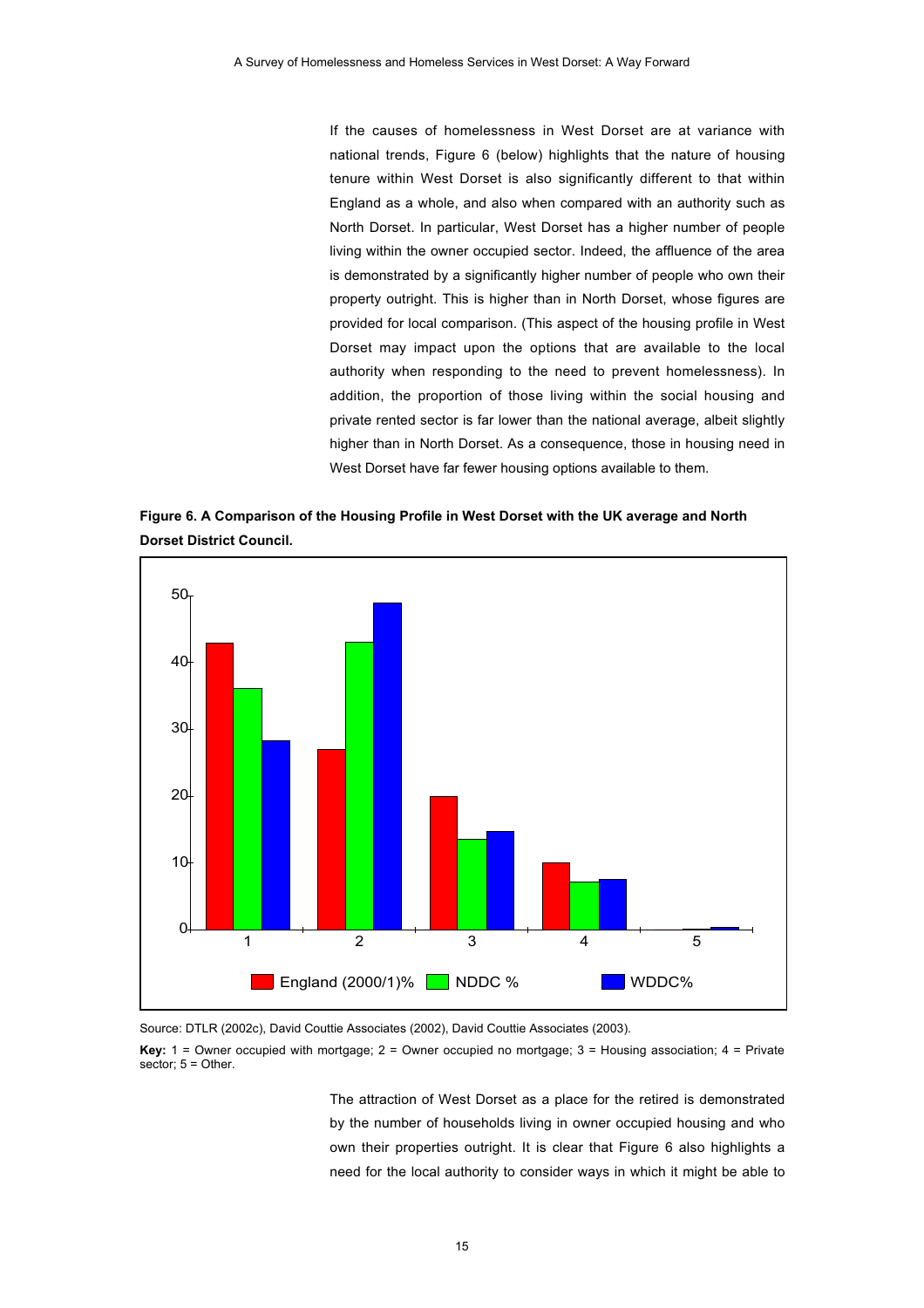maintain or improve the number of properties in the private rented sector. It must be noted, however, that homelessness from those living in the private rented sector does not appear to be particularly significant, other than in the ending of assured shorthold tenancies.

The need to support the private rented sector is further demonstrated when we consider the standard of accommodation by tenure. These problems are likely to exacerbate the demand for homelessness services from those living in this sector. Indeed, Table 2 (below) explores the access that different occupiers have to basic energy saving facilities in West Dorset. It highlights that those living in the private rented sector experience a consistently poorer access to basic facilities than most other tenures and across all of the variables.

#### **Table 2. Access to Basic Facilities by Housing Tenure.**

| <b>Facility</b>           | AII  |      |                | <b>Owner Owner Privatel A rented</b> |      |  |
|---------------------------|------|------|----------------|--------------------------------------|------|--|
|                           |      |      |                | tenuresotcupieccupierented           |      |  |
|                           |      | with | $\mathbf{no}$  |                                      |      |  |
|                           |      |      | mortgamertgage |                                      |      |  |
| Central Heating - Full    | 79.3 | 83.6 | 82.5           | 53.3                                 | 72.2 |  |
| Central Heating - Partial | 11.9 | 9.3  | 11.5           | 17.3                                 | 14.2 |  |
| Hot Water Tank Insulated  | 74.3 | 72.9 | 80.8           | 72.3                                 | 55.5 |  |
| Loft Insulation           | 75.3 | 81.1 | 86.3           | 54.0                                 | 57.0 |  |
| Double Glazing - Full     | 61.7 | 64.0 | 68.3           | 30.7                                 | 50.9 |  |
| Double Glazing - Partial  | 18.7 | 17.8 | 17.1           | 19.8                                 | 25.3 |  |
| Water Pipes Insulated     | 52.3 | 57.2 | 60.1           | 32.6                                 | 24.9 |  |
| Cavity Wall Insulation    | 31.1 | 31.3 | 34.2           | 10.1                                 | 30.3 |  |
| Draught Proofing          | 25.8 | 26.1 | 28.6           | 20.7                                 | 19.1 |  |
|                           |      |      |                |                                      |      |  |

Source: David Couttie Associates (2003).

It must be noted that the standard of rented housing (both social housing and privately rented) is poorer in West Dorset in almost all categories, when compared to standards in North Dorset (see Table 3 below).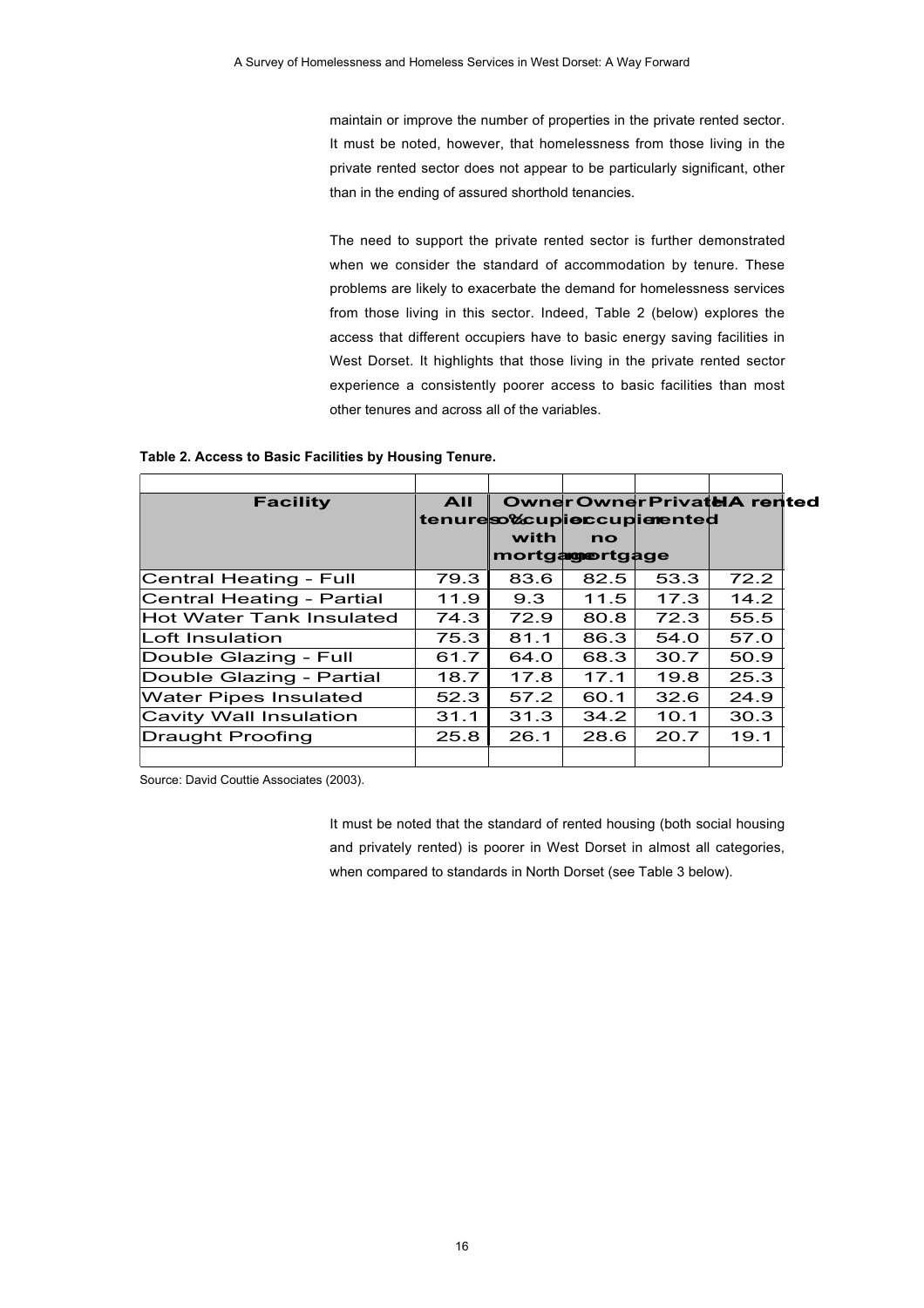| <b>Work required</b>       | <b>Owner</b><br>with | occupier occupier rented<br>no<br>mortgagemortgage |      | Owner PrivateHA rented |
|----------------------------|----------------------|----------------------------------------------------|------|------------------------|
| <b>Additional Security</b> | 38.7                 | 38.8                                               | 22.5 | 30.8                   |
| <b>Improved Heating</b>    | 20.4                 | 19.6                                               | 46.0 | 25.7                   |
| Re-wiring                  | 18.6                 | 20.3                                               | 20.4 | 7.6                    |
| Damp Proofing              | 15.8                 | 13.9                                               | 30.8 | 15.4                   |
| <b>Roof Repairs</b>        | 20.8                 | 15.5                                               | 17.3 | 8.3                    |
| <b>Window Repairs</b>      | 33.5                 | 27.5                                               | 54.7 | 56.5                   |
| Insulation                 | 28.9                 | 28.7                                               | 33.7 | 19.6                   |
|                            |                      |                                                    |      |                        |

### **Table 3. Work Required on the Property by Tenure.**

Source: WDDC (2003).

Clearly there is a need to devise a strategy that, while supporting landlords, also improves the standards of accommodation in this sector.

The most recent Housing Needs Survey highlights that over 50% of households in the area earn less than £20,000. Significantly, as Figure 7 demonstrates, there are more households earning less than £20,000 than in North Dorset.





Source: David Couttie Associates (2002).

Thus, West Dorset has a higher number of people on low incomes living in a poorer standard of accommodation than in a neighbouring authority.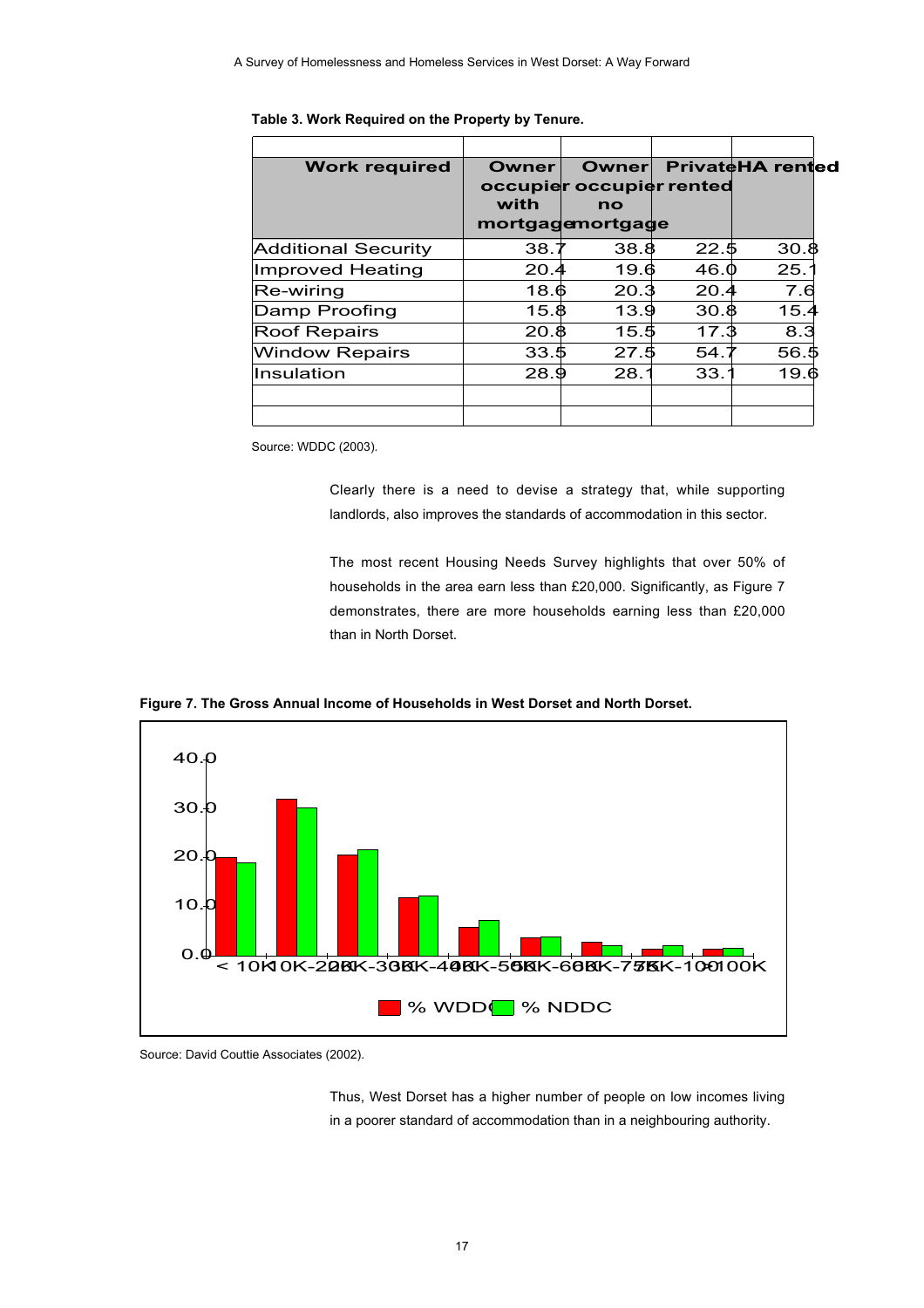

**Figure 8. The Population of West Dorset Earning Less than £20,000 by Housing Tenure.**

Source: David Couttie Associates (2003).

It is possible to assume that those living in owner occupied housing without a mortgage, with an income of less than £20,000, are likely to be retired. This 'capital rich/income poor' population are unlikely to be able to afford to maintain their properties. While this point may not impact upon levels of homelessness, it is, nevertheless, an issue the local authority might want to address.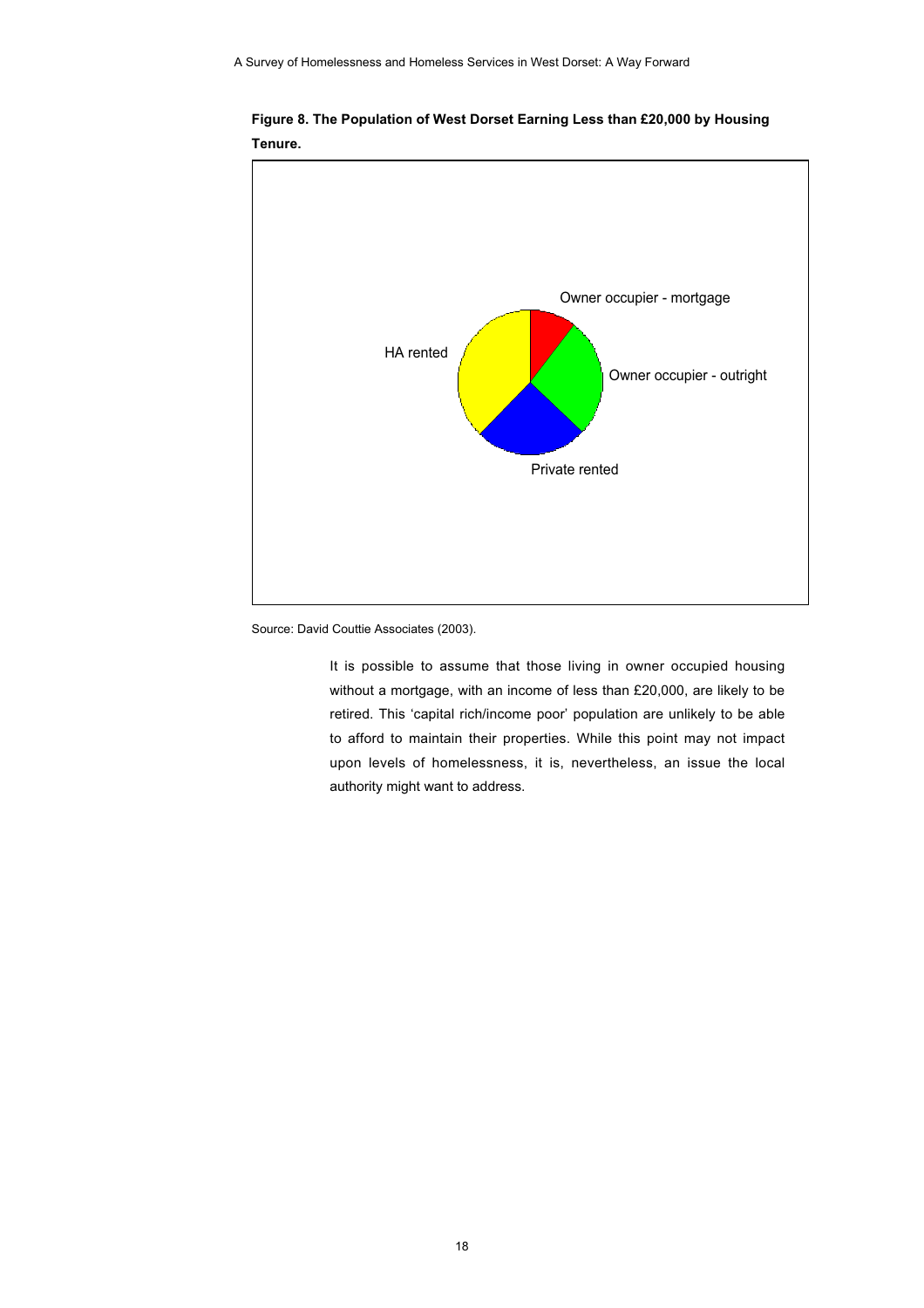# HOUSING AND HOMELESSNESS AGENCIES IN WEST DORSET

There are a number of agencies working throughout the West Dorset region with those who are either homeless or vulnerable to becoming homeless. All of these agencies appear to appropriately refer their service users to the West Dorset Housing Partnership, and will often liaise or advocate on their behalf. Many of these agencies also collect their own data on service users. This information, however, is not coterminus and as a result there may be many duplications of cases between and within agencies. Nevertheless, it is worth reflecting on the data that has been collected.

Table 4 (below) outlines the data collected by local agencies. The statistics provided by Routes demonstrate a year-on-year increase of young people who appear to have some vulnerability in finding and securing accommodation.

The data provided by the different Citizens Advice Bureaux suggest that the number of people who are either homeless or are threatened with homelessness has either stabilised or decreased. This is reflected in the data provided by Dorset Drug and Alcohol Advisory Service (DDAAS).

|                                   | 2000 | 2001 | 2002 |
|-----------------------------------|------|------|------|
| <b>Routes</b>                     |      |      |      |
| Leaving home                      | 140  | 133  | 216  |
| Housing Issues                    | 210  | 334  | 343  |
| <b>Dorchester CAB</b>             |      |      |      |
| <b>Actually homeless</b>          | 33   | 37   | 28   |
| Threat of homelessness            | 93   | 94   | 77   |
| <b>Bridport and District CAB</b>  |      |      |      |
| <b>Actually homeless</b>          | 25   | 23   | 30   |
| Threat of homelessness            | 96   | 85   | 59   |
| <b>Sherborne CAB</b>              |      |      |      |
| <b>Actually homeless</b>          | 27   | 29   | 31   |
| Threat of homelessness            | 38   | 36   | 23   |
| <b>DDAAS</b>                      |      |      |      |
| Homeless on contact               |      | 76   | 66   |
| <b>West Dorset Women's Refuge</b> |      |      |      |
| Women                             | 10   | 12   | 16   |
| Children                          | 14   | 18   | 16   |

 **Table 4. Local Agency Figures of Homeless Cases (2000-2002).**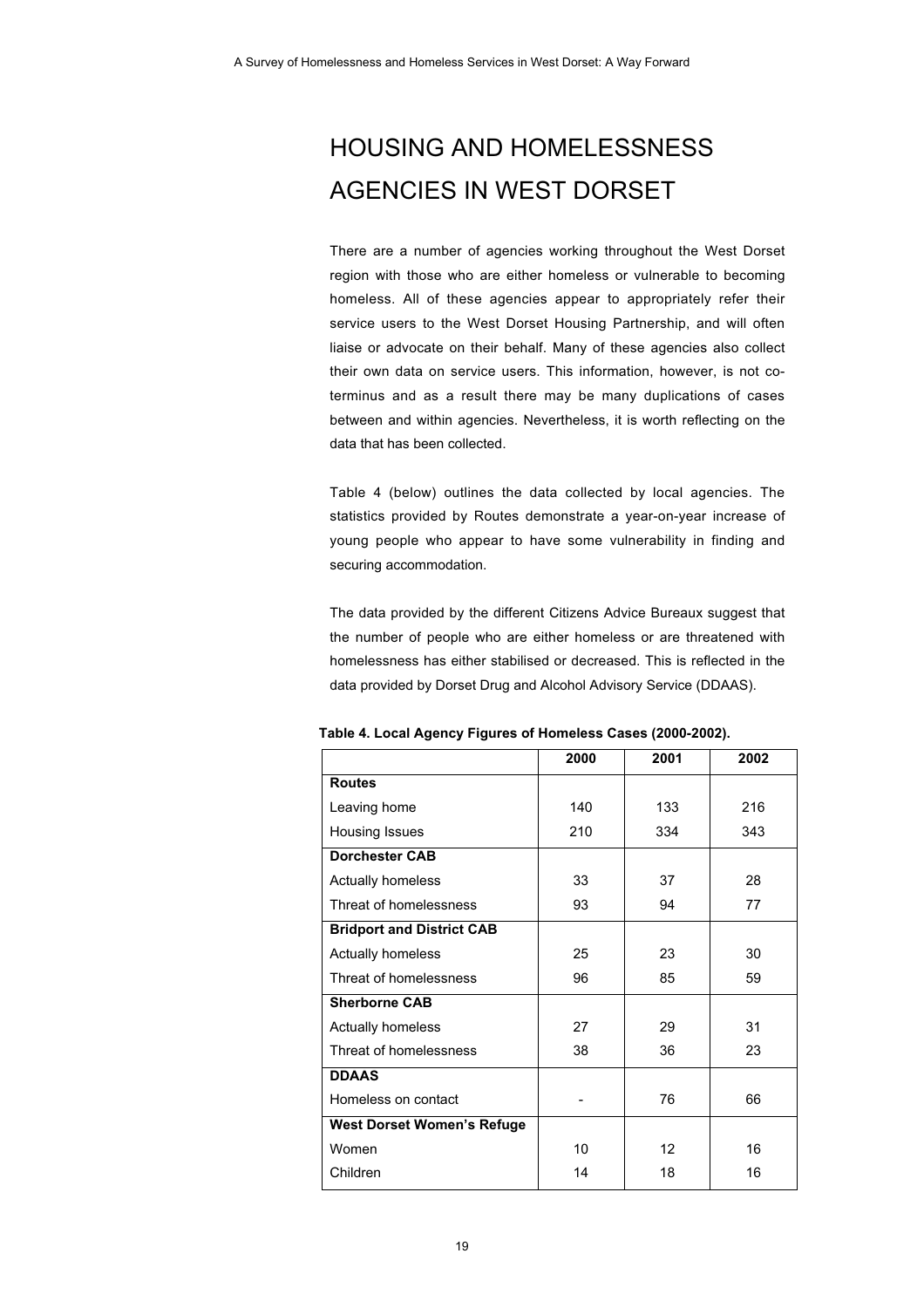In addition to the data provided by the agencies listed in Table 4, the following agencies note that the number of homeless people they have seen are as follows:

### **Pilsdon Community**

At the time of the request for information (February 2003), the Pilsdon Community had 40 residents who were aged 18 or over, and a further five people who were aged under 18 years. They provide accommodation for up to 50 people at any one time, and see approximately 200 people per year.

#### **Hilfield Friary**

During 2002, they accommodated 196 men, and estimate that they have accommodated around 400 people during the past three years. The average age of their service users is 45 years, and they see an average of eight new arrivals per week.

## A Snapshot of Agency Services

## West Dorset Housing Partnership

As noted above, the key co-ordinating and management agency working within the sector in West Dorset is the West Dorset Housing Partnership. It has been operating since November 2001 and has a contract for the next four years. This will then be reviewed subject to performance. The Partnership has adopted a number of innovative strategies designed to respond to the levels of homelessness and the immediate housing options available. This includes an innovative scheme designed to place homeless households in 'holiday homes'. This scheme has a number of benefits, including:

- reducing the dependency on B&B facilities;
- reducing the cost of temporary accommodation;
- providing a better standard of temporary accommodation for homeless households;
- offering households a more stable lifestyle.

The evidence from the research conducted for this review suggests that the Partnership has a strong working relationship with most of the other agencies and is widely regarded for its professional approach to its work. The Partnership perceives the gaps in current provision to centre on:

- a lack of accommodation for drug and alcohol users, such as a 'wet' house;
- a shortage of accommodation for those with severe mental health problems.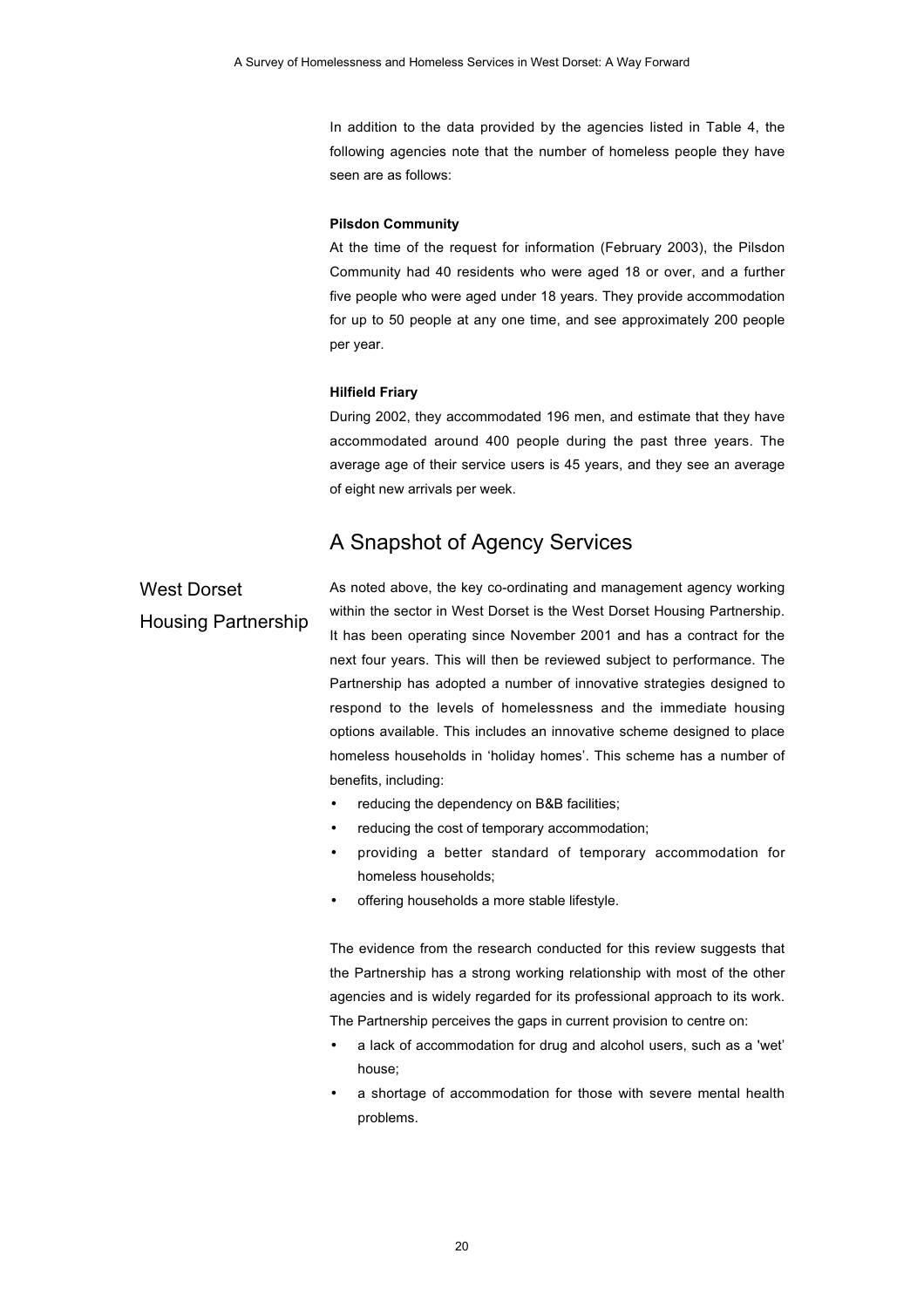## West Dorset District Council

While many of the services and functions of the local authority have been contracted out to the Partnership, the local authority has also developed:

- an incentive scheme for landlords who will let properties to Housing Associations;
- a Landlord Accreditation scheme;
- a Rent in Advance scheme.

West Dorset District Council also hosts a District Operational Group where representatives from statutory agencies, the Council, and the voluntary sector meet to discuss housing issues. From the minutes of this meeting, it would appear that the key reasons for homelessness are that households are receiving notices to quit from their landlords and that families are no longer willing or able to accommodate them.

Where people may, at one time, have been assessed as having mental ill health, more individuals are becoming assessed with a dual diagnosis: this may incorporate drug and alcohol issues as well as mental health.

More vulnerable young people are finding themselves homeless – often they are 'homeless at home', or have spent time sleeping on friends' floors or 'sofa surfing'.

More resources are needed, particularly in respect of funding, to provide more/better supported accommodation, to widen the range of supported accommodation, and to fund more general needs accommodation through the District Council.

Dorset County Council Dorset County Council Social Services become involved in homelessness cases if a referral is made by West Dorset District Council to the local office of Social Services, where issues have been identified such as mental ill health, vulnerable young people, drug/alcohol misuse, and learning disabilities.

> The County Council assists service users in securing/maintaining accommodation by the provision of floating support and working with Tenancy Support Officers, of which WDDC is considering the recruitment of at least one. Support from the various Social Services teams is relevant to the service group.

> During the development of the Supporting People Shadow Strategy, a number of gaps were identified for West Dorset:

supported accommodation for single people with support needs;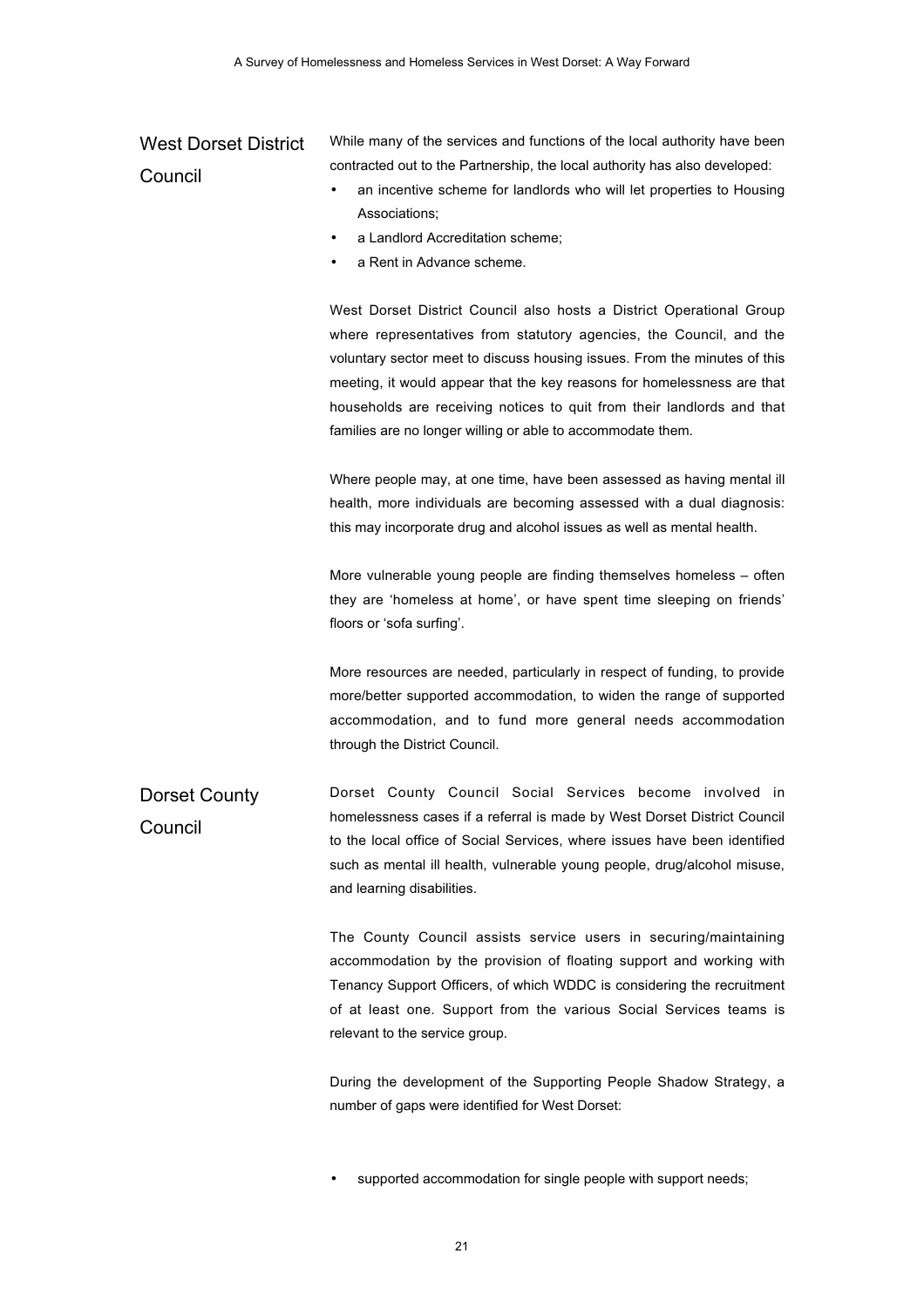- a high support scheme for vulnerable young people with chaotic and challenging behaviour;
- self-contained but grouped accommodation with daytime staff for people with physical disabilities.

South West Dorset Primary Care Trust It is widely acknowledged that homeless people (particularly those sleeping rough) have more significant health needs than the general population (Crisis, 2002a). It has also been shown that a significant number of homeless people suffer multiple health needs that include drug and alcohol dependency problems and underlying physical health problems (Bevan & Van Doom, 2002). In addition, it must not be assumed that homeless people will access primary care services in the same way that others might. One survey found that the homeless people interviewed were almost 40 times more likely not to be registered with a GP than the average person (Crisis, 2002b). Those interviewed were also nearly three times more likely than the general population not to have seen a GP in the last year.

> Homeless people often access primary care services through registering with a GP practice under the auspices of a 'temporary resident', as their care is often deemed 'immediately necessary'. Such procedures run contrary to the advice of The Royal College of General Practitioners, which states that, wherever possible, homeless people should be registered permanently (Statement on Homelessness and Primary Care, 2002). It has been suggested that while 'temporary' status may bring a reasonable level of one-off service, a person needing care for a longerterm, chronic condition will have problems in accessing ongoing care in the normal way. It is also unlikely that patient notes will be passed on from any previous surgery, thus affecting the continuity of care. Clearly, by definition, the nature of homelessness means that people are very mobile, so patient notes will always need to be passed on more regularly than those of other people. This process should become easier with the introduction of electronic patient records.

> There would seem to be a number of reasons for continuing to register homeless people as temporary residents, and at least two of these should be recognised as significant factors when considering policies affecting services. First, for GPs, who are independent contractors of healthcare, there are greater financial incentives attached to signing up patients as 'temporary residents'. Second, temporary residents can be 'de-registered' within eight days without any reason being required. This offers a safety net to GPs who may find it difficult to deal with homeless people. Potential difficulties may include anti-social behaviour (we have already mentioned the higher rates of drug and alcohol dependency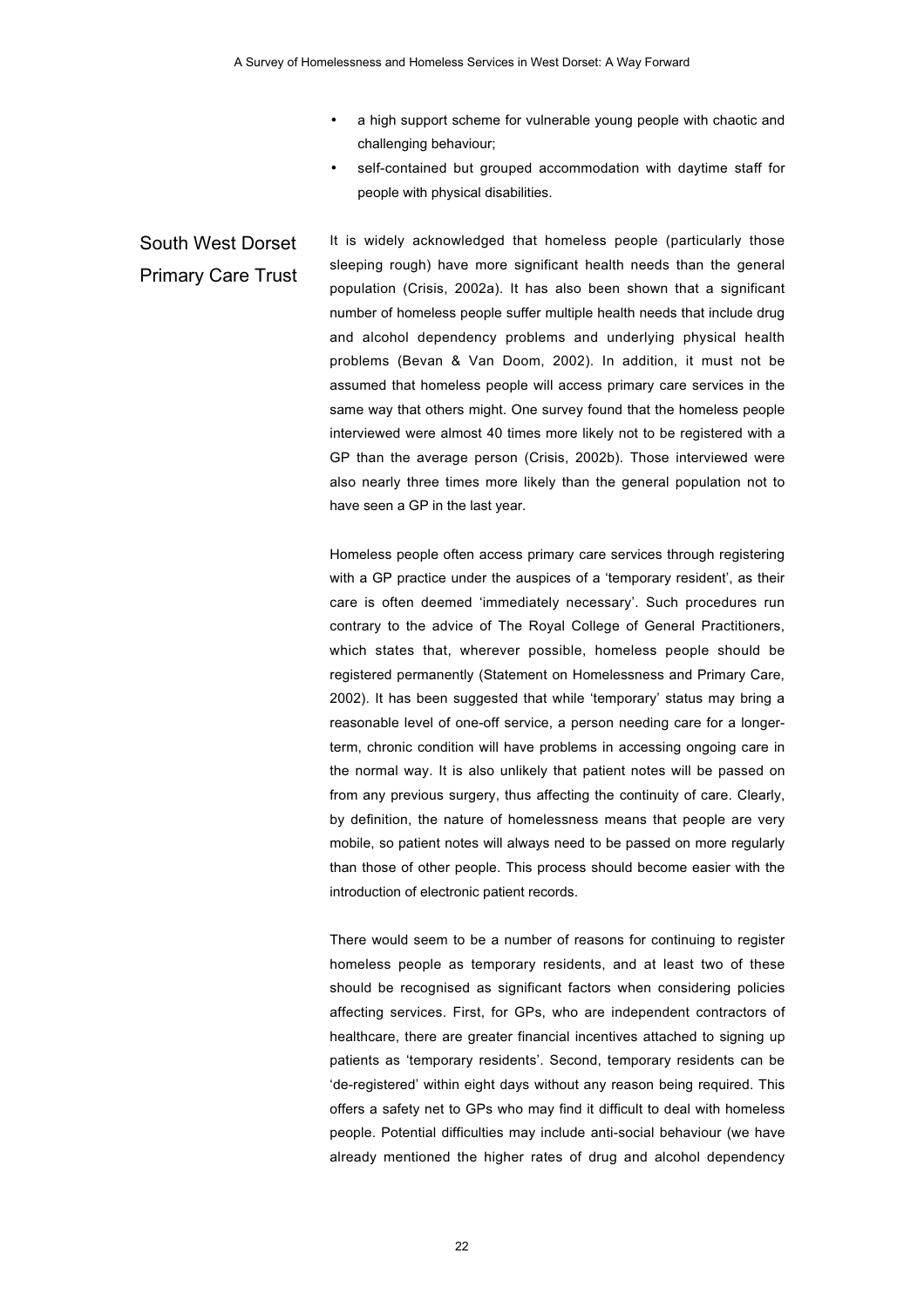problems among the homeless), but perhaps more importantly there may be difficulties in responding to complex health needs that cannot be dealt with independently of the individual's social needs.

Beyond the issue of registration, there are additional problems with accessing appointments. Many practices work largely on an appointment basis, which is likely to be off-putting to homeless people, so a policy of immediate access for the homeless is encouraged. A more complicated problem is that of appointments for secondary care services that rely on postal communication. The Prince of Wales Road Practice in Dorchester is setting the pace for change in seeking to respond to these issues. The practice has an inclusive homeless policy as part of their Practice Development Plan. They offer instant access to homeless people, and by working together with 'The Hub' (see p25), try to ensure that homeless people receive appointment letters, therefore enabling them to access secondary care. Their evolving work should be recognised as a valuable development in attempting to make services more accessible.

There is no clear understanding concerning how homeless people access healthcare services generally across South West Dorset. Local observation suggests that the situation is unlikely to be different from the picture nationally, in that homeless people often only sign up as 'temporary residents' in primary care, and that they are likely to use A&E departments and minor injury units when accessing GP services becomes problematic (Wilson, 2002). These 'walk in' services provide invaluable care to homeless people, but it can be argued that these services are not best placed to deal with the complex and multifaceted health needs which homeless people present. It is worth mentioning that analysis has shown that the use of A&E by the homeless can be up to three times more expensive than a GP appointment (Shelter, 1996).

North Dorset Primary Care Trust North Dorset PCT provides mental health services to West Dorset. At least one in five homeless people suffer from a severe mental health problem (Crisis, 1999), and homeless people are eight times more likely to suffer from mental ill health than the general population (Centre for Housing Policy, 1994).

> The Community Mental Health Teams that serve West Dorset actively work to prevent homelessness and support those who are homeless or who are at short-term risk of homelessness by:

- supporting clients' applications on the basis of their mental health;
- providing access to supported accommodation in Bridport and Dorchester which is managed by Bournemouth Churches Housing Association (see p24);
- assessing people with mental health problems when they are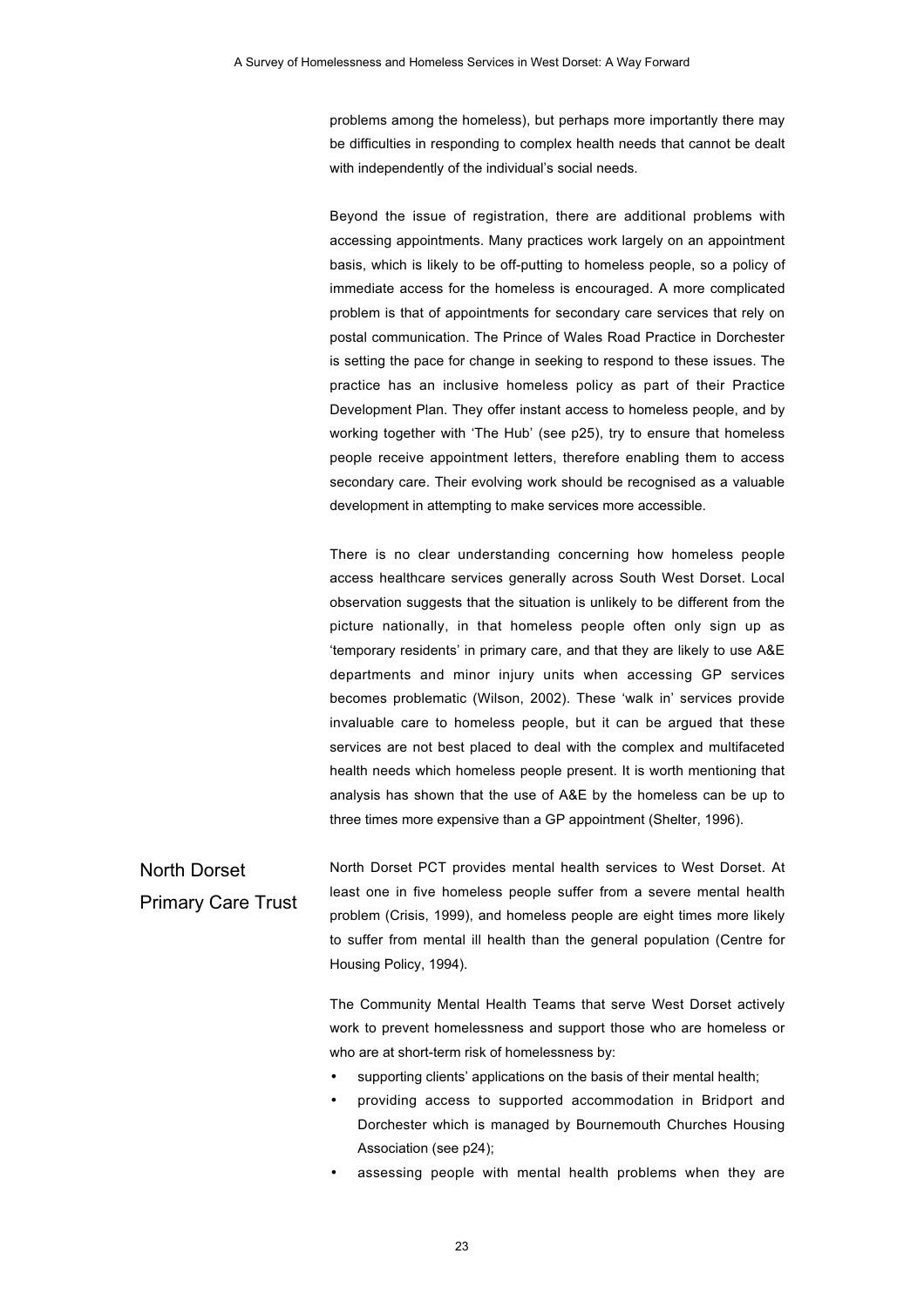referred to them;

- writing supporting letters to West Dorset Housing Partnership where appropriate;
- admitting to hospital or Social Services unit:
- negotiating with Housing Associations when bills are unpaid and eviction threatened;
- introducing tenants to agencies that will support them and help them to maintain their tenancies.

Dealing with clients who are already homeless in West Dorset is rare, and it is estimated that about four to five people per year are seen in these circumstances. The Teams perceive their client's homelessness to be caused by:

- mental illness;
- not enough available housing stock;
- transient population which does not immediately qualify to be housed by law;
- relationship breakdown;
- escaping from abuse.

Where homeless people have severe mental health problems they are either hospitalised or cared for in an appropriate community setting. Workers use local refuges and other homeless services, and the Trust itself has recently developed four new units of respite accommodation in Dorchester provided through Magna Housing Association and supported by Bournemouth Churches Housing Association. Two units provide accommodation to patients who need long-term care, and two are used for short-term tenancies of between three and six months. Two further units are in the pipeline. This is an example of good interagency planning and provision of targeted local housing. Further developments of this type may be required, depending on future patterns of need. The West Dorset Housing Partnership perceives that there is a lack of accommodation for those with severe mental health problems in West Dorset.

Bournemouth Churches Housing Association (BCHA) Within the WDDC area, Bournemouth Churches Housing Association currently provides:

- 25 units of general needs accommodation (flats and houses), of which nine are owned by BCHA. The remainder are leased from private owners or public bodies. Properties are predominantly located in Bridport and Dorchester.
- In 2001/2, BCHA had seven vacancies in this accommodation. The figure for 2000/1 was one vacancy. Nominations come via the local authority as vacancies arise. BCHA does not hold details of enquiries nor does it maintain a waiting list for these properties.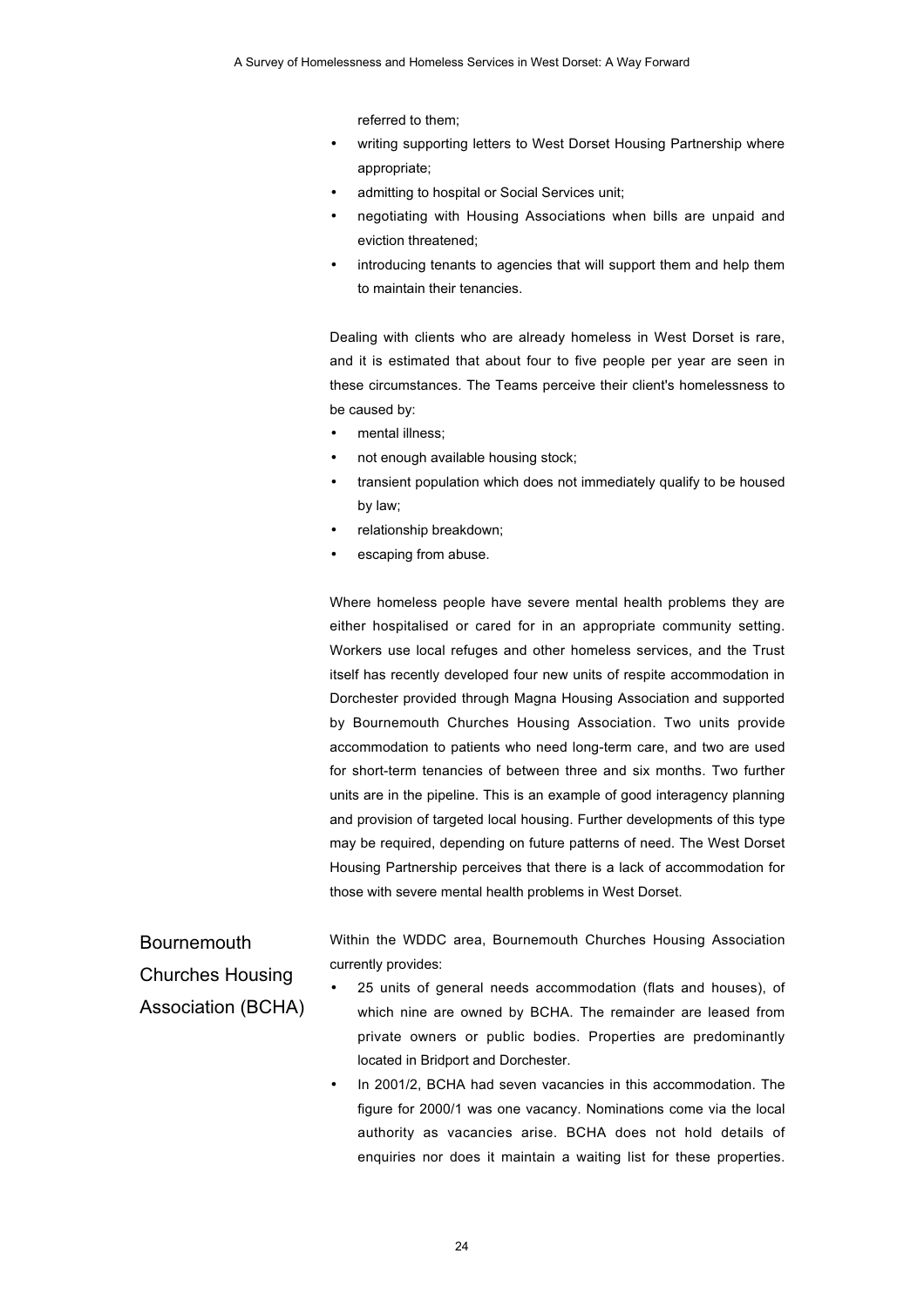Voids are generally low.

- A ten-bed semi-supported dry house in Dorchester for people undergoing recovery from addiction (via management agreement with Knightstone Housing Association). In 2001/2, there were 63 referrals (20 accommodated). In 2000/1, there were 36 referrals (15 accommodated). The occupancy rate was 97% in 2001/2. On average there were seven times as many males as females accommodated.
- A seven-bed project in Dorchester for people with mental health and/or with drug and alcohol issues. This project opened in 2001. During the first year there were 16 referrals and 13 acceptances. The occupancy rate for the year was 82%, although BCHA note that referrals are much higher now and that, as a result, the occupancy rate will be higher in this financial year. Generally, twice as many males as females are accommodated.
- The Hub a drop in centre for rough sleepers and single homeless people in Dorchester (one worker). The Hub opened in September 2002 and statistics are not yet available.
- Support for people with mental health issues in a new Magna Housing Association project in Dorchester is due to open shortly.

BCHA are funding accommodation projects via the rental stream. New accommodation is funded by capital grants from the Housing Corporation. Support for the dry house, Bridport Mental Health and Dorchester Mental Health Projects comes from Transitional Housing Benefit/Supporting People funds. Supporting People contracts are likely to last for three years. The Hub and Prison Liaison Workers are funded via short term funding sources.

The majority of people accommodated by BCHA are residents of West Dorset, some having been discharged from the local prisons. Referrals have been taken from Weymouth or Bournemouth in some of the supported projects where local agencies have not been able to provide nominations.

Not all people who are referred are homeless, but they do have some degree of housing need. In terms of the supported projects, the housing need arises from either discharge from an institution, prison, hospital etc., or as a result of needing somewhere settled to overcome addiction.

Dry house referral sources are specialist statutory or voluntary agencies in the drug/alcohol sphere, such as Genesis, CADAS, DDAAS as well as HM Prison Dorchester and the Community Mental Health Team. Mental health referral is via the Community Mental Health Team although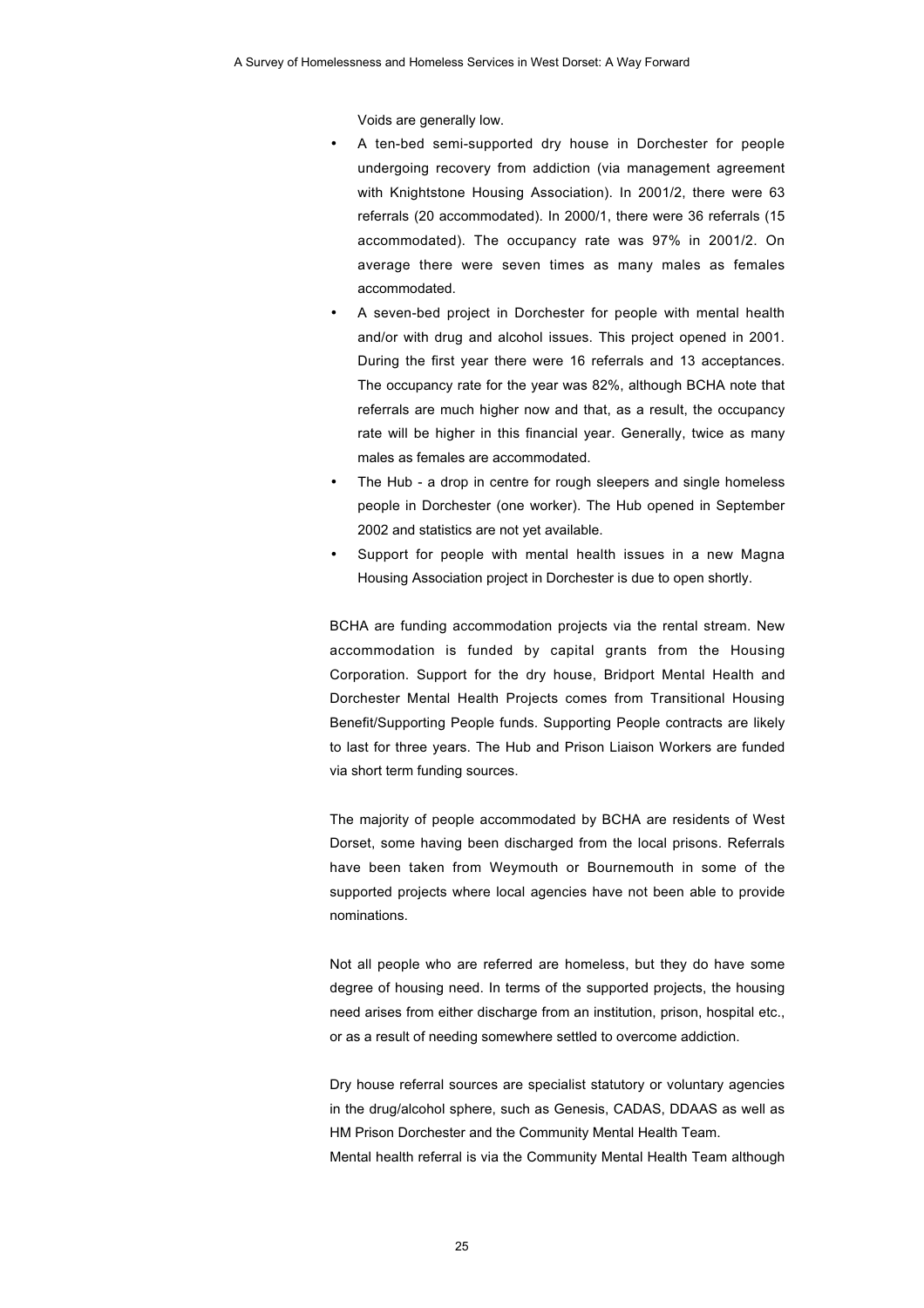occasionally via St Ann's Hospital (Bournemouth) and Dorset Drug and Alcohol Advisory Service (DDAAS).

Dorset Drug and Alcohol Advisory Service (Ltd) DDAAS

DDAAS is funded by local health and Social Service agencies. They offer drop-in services for those who are misusing drugs and/or alcohol. Many of their service users are homeless. DDAAS is often involved in referring service users to a range of housing agencies.

In line with opinions expressed by other agencies, DDAAS note that the majority of their homeless service users are homeless because:

- they have recently moved into the area;
- there are few accommodation options available;
- they have little or no finances.

Citizens Advice Bureaux (Sherborne, Dorchester, Bridport)

The Citizens Advice Bureaux in the area provide advice, information, advocacy and referral opportunities on a range of general and specialist subjects. Bureaux are funded by local authorities, the Primary Health Care Trust and Parish Councils. Some funding is received for special projects. Funding levels and continuation depend on the service level agreement. Funding for the service in Bridport has not been increased in line with inflation. As a consequence, costs are exceeding the income and a reduction in services is deemed unavoidable.

Across the region, the different Bureaux have noted many causes of homelessness. In part, these reflect the issues identified above. Problems in the rented sector are exacerbated by:

- rent arrears:
- a lack of affordable housing options for single people and vulnerable groups, especially in rural areas;
- tenancy failures of those with mental health problems due to lack of support. This can be exacerbated by rural isolation;
- the general low wages in West Dorset.

Bureaux also note that a significant number of people seen are vulnerable to homelessness as a consequence of:

- divorce/relationship breakdown;
- relationship breakdown between parent and child;
- the number of people moving into the area without a local connection.

In recent years, the Bureaux note that there have been some changes in homelessness trends. In particular there are:

fewer travellers;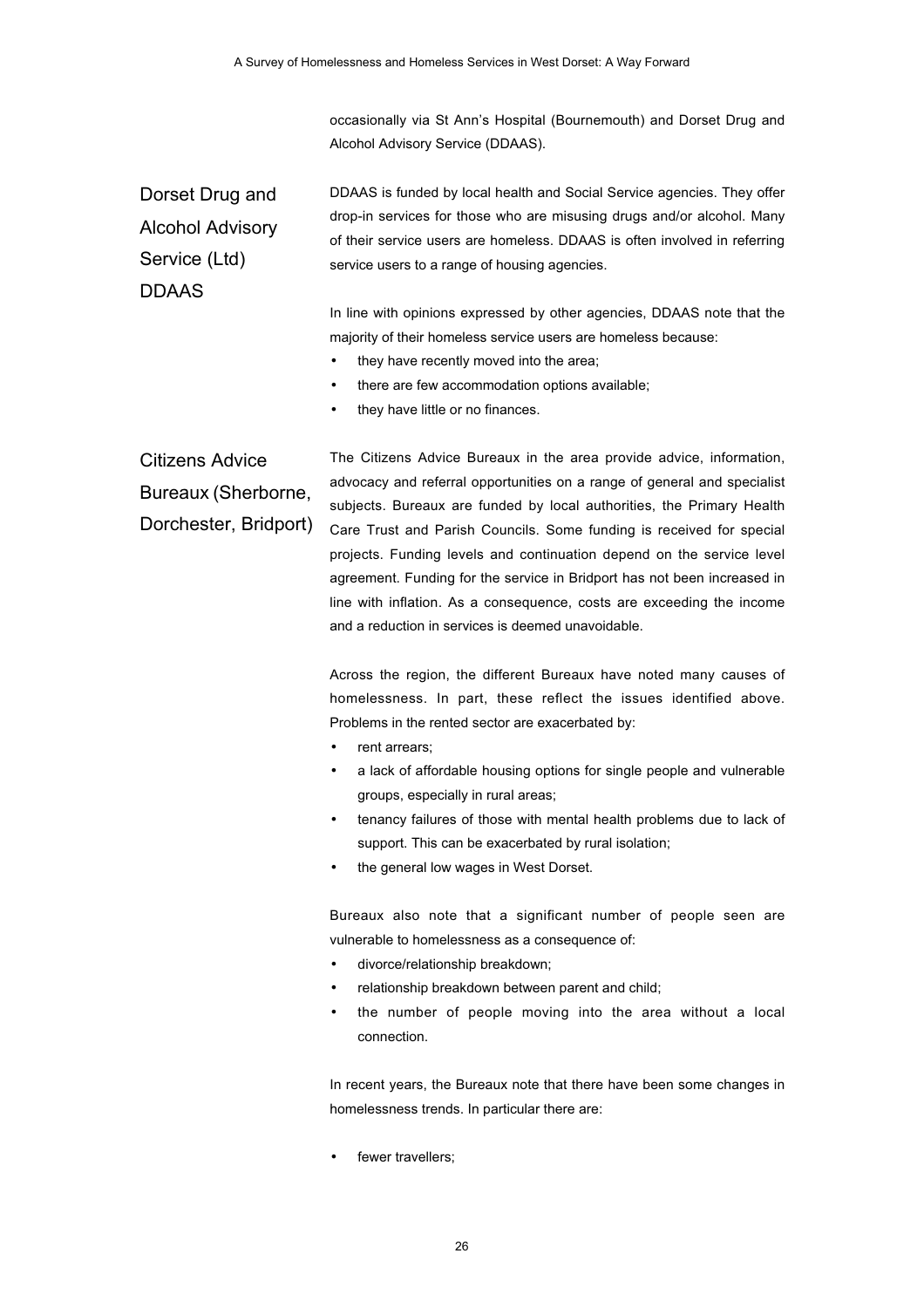- more households experiencing difficulties with the interface between Housing Benefits and Working Families' Tax Credit;
- unsuitable temporary accommodation offered by the local authority.

However, they also note that the services to homeless people have been greatly improved since the West Dorset Housing Partnership has been in operation.

Routes **Routes Is an advice and information shop/drop-in for young people in** Dorchester managed by the Dorset Youth Association. There is a parttime Housing Support Worker supporting young people who are either homeless, leaving home or experiencing general housing difficulties. The post is funded on a short term basis through Connexions and the Office of the Deputy Prime Minister.

> Routes reports that a majority of the homeless young people it works with have been made homeless as a result of:

- family breakdown;
- non-payment of bills;
- relationship breakdown;
- unplanned pregnancy.

To some extent this trend reflects the key causes of homelessness identified earlier in this report.

Routes had an Independent Living Support Project funded by the Housing Associations Charitable Trust. This Project ran for three years until the funding stream came to an end in November 2002. Routes considers that there is still a need to develop independent living support and family mediation.

**Dorchester** Municipal Charities Dorchester Municipal Charities was set up for the poor and needy of Dorchester. The constitution stipulates that it must benefit those over 55 years old, of modest means, who have lived in Dorset (preferably Dorchester) for the last three years. The charity advertises once a year and keeps its own waiting list. It is listed on the West Dorset District Council Housing Register.

> Funding comes from residents' contribution towards rent and utilities and the charity's own invested monies.

> The accommodation consists of 24, one-bedroomed flats and seven bedsits situated at three different complexes with easy access to Dorchester. On average there are between one and four vacancies a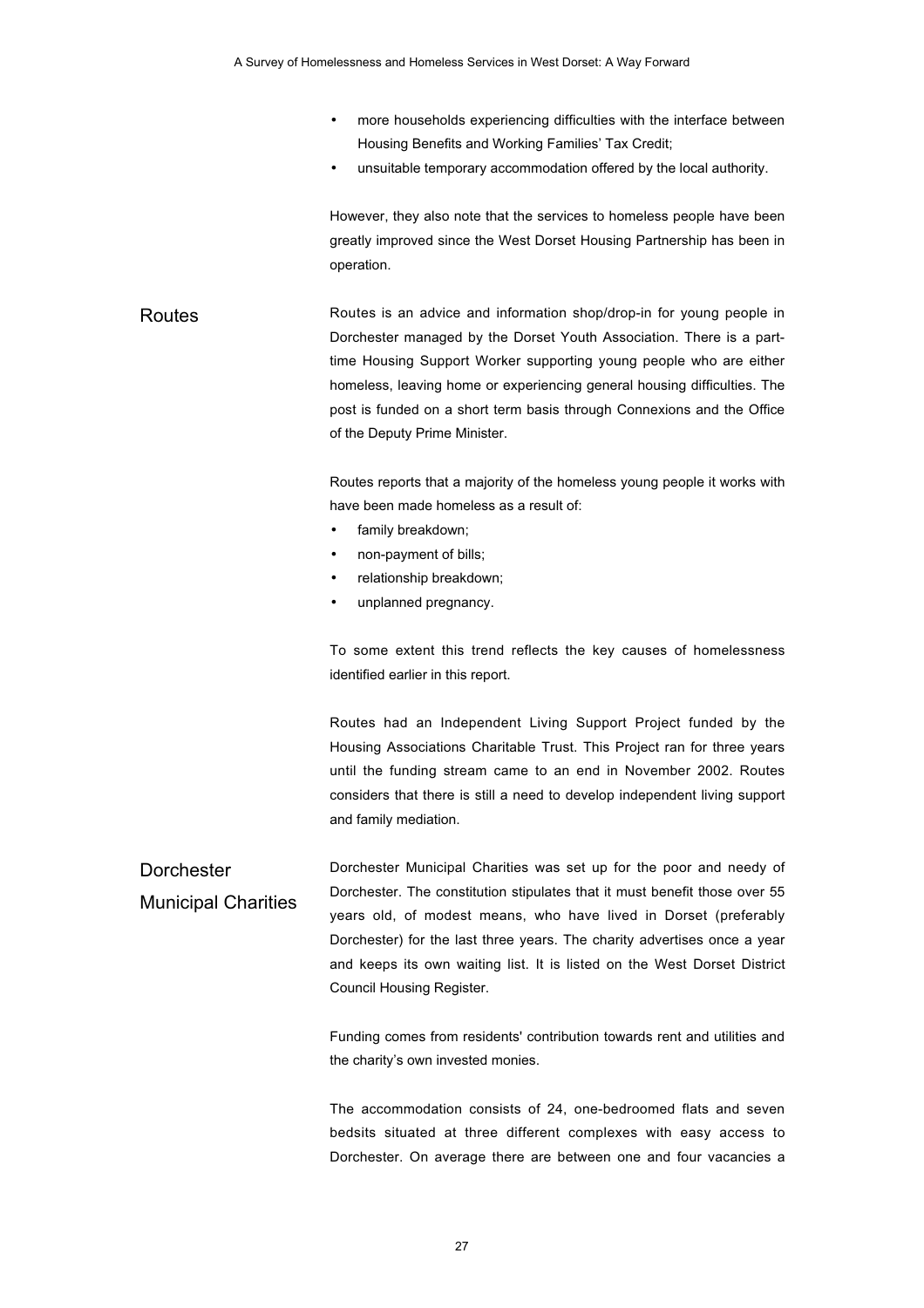year which occur when someone moves into residential accommodation or dies. The flats are refurbished and the vacancies filled as soon as possible.

An on-site warden contacts the residents on a daily basis to make sure that they are well, to deal with any problems that they may have, and then perhaps refer to medical services. The intercom is linked to the Magna Careline for 24-hour service.

### West Dorset Women's Refuge The refuge provides accommodation, advice and support for women and children fleeing domestic violence. It is managed by Raglan Housing Association and is funded through Supporting People, a grant from West Dorset District Council, and various other small grants and donations. The refuge recently applied for funding for floating support but it was refused on a technicality.

In order to help the women to secure and maintain accommodation the refuge will:

- discuss options and the legal situation with regard to returning home;
- liaise closely with West Dorset Housing Partnership;
- continue support after re-housing;
- refer to other agencies.

Approximately 50 women are seen per year who do not need or want accommodation. In recent years there has been an increase in the need for additional help with drug and alcohol problems.

Hilfield Friary **Hilfield Friary is a Christian community run by 14 brothers and a dozen** residents. It caters for homeless men and provides a ten-bed shelter. The accommodation can be free if it is for a night during the week, or for the weekend. Residents may stay longer if the weather is inclement, if they are sick or if they are willing to work in the garden.

> With an average of eight new residents per week, Hilfield accommodates approximately 400 men per year. Given that many return during the course of the year, this figure relates to nearly 200 different men. Most are aged over 40. Their homelessness is mainly due to drug and alcohol problems and mental illness. Some are unable to settle after being on the road for years. Indeed, for some, being homeless may be by choice.

> The Friary considers that there are fewer men arriving than ten years ago. Discussions with the residents suggests that Hilfield is attractive in a number of ways when compared with other hostels and nightshelters. In particular, it is regarded as being less 'oppressive' in the way that it is run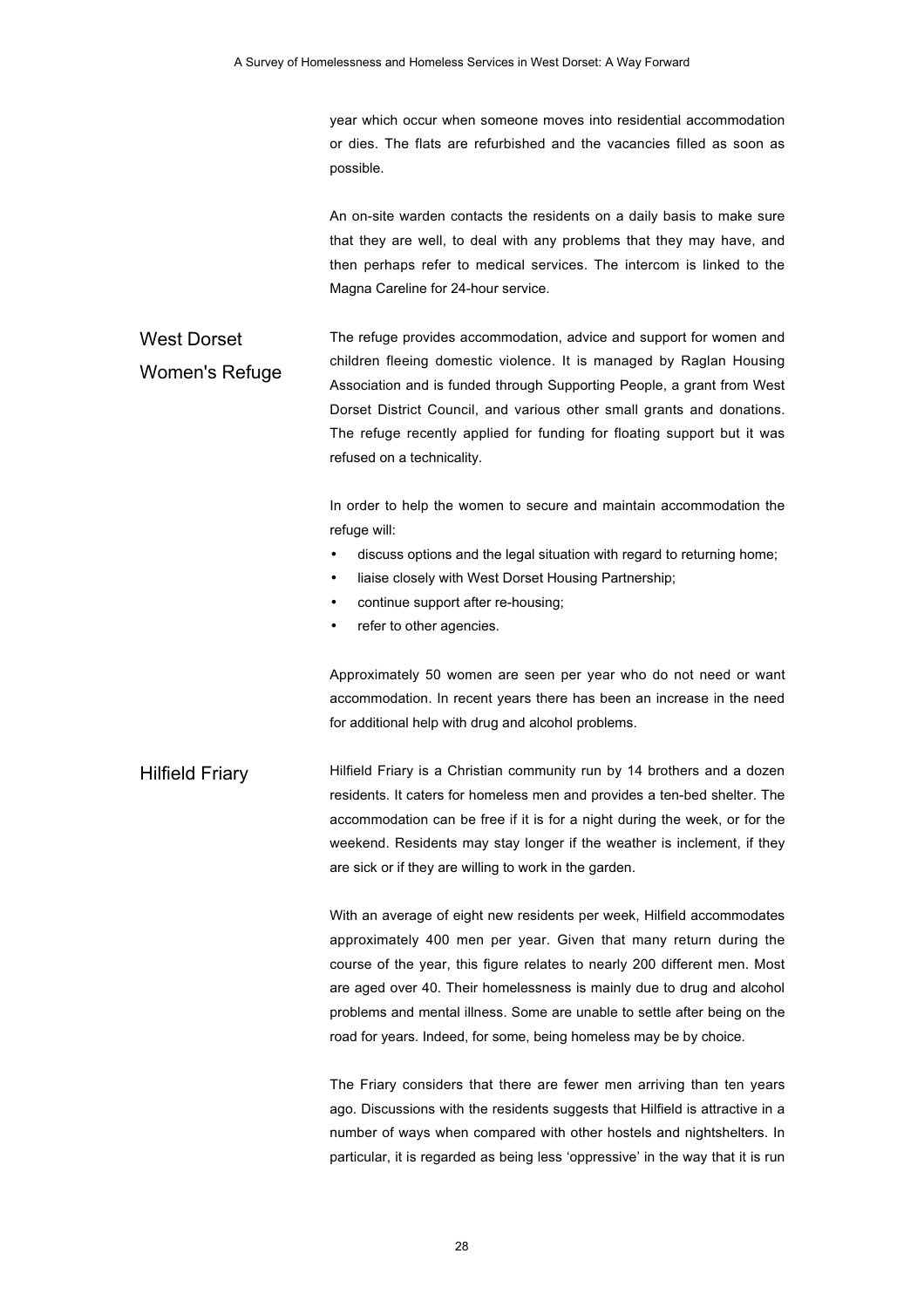– residents are always given a 'second chance', and allowed to improve their health while staying at the Friary. The main factor that influences the decision to stay at Hilfield Friary is that it is not attractive to younger homeless men. This makes the atmosphere in the accommodation less violent or fractious.

Hilfield enjoys a good relationship with other agencies and is able to refer men to the Dorset Drug and Alcohol Advisory Service, Emmaus Projects in other counties, Melcombe House in Weymouth and the dry house in Dorchester. Many requests for accommodation are received from Social Services and hospitals on Friday nights.

### Pilsdon Community Pilsdon is a mixed Christian community in rural West Dorset funded by charitable donations. It offers:

- accommodation and support to people with many different needs, with guests staying for varying lengths of time (months or years);
- hospitality to people from all walks of life who seek respite from the stress of life, depression, alcoholism, addiction and broken relationships;
- accommodation for wayfarers;
- a move-on scheme called Brook House;
- referral to other agencies.

Pilsdon considers that it enjoys a good relationship with other agencies.

The reasons for the homelessness of those arriving at Pilsdon are:

- alcoholism:
- mental illness;
- drug use.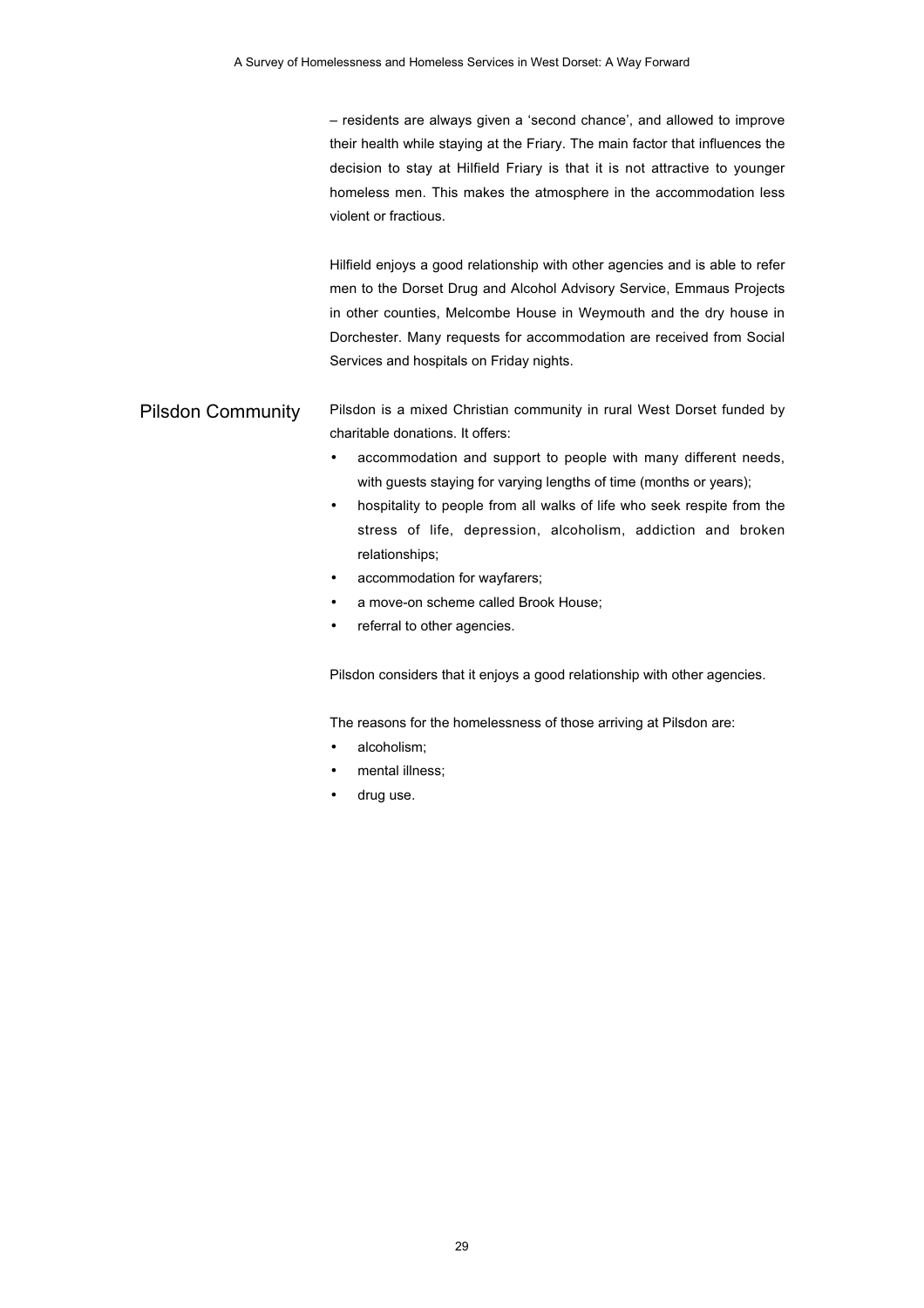# RECOMMENDATIONS

# Recommendations arising from Homelessness **Statistics**

In order to develop a preventative approach to the key homelessness trends, the local authority needs to consider funding/developing or exercising an influence on the development of a number of specific services, some of which might be considered as having little association with a traditional housing management function. In particular, the evidence suggests that the local authority needs to consider preventative mediation work with:

- parents and their children;
- couples experiencing relationship difficulties;
- landlords/tenants (this might reduce the number of tenancies finishing at the end of an assured shorthold tenancy).

It must be noted, however, that with regard to the above, there is a significant number of households that become homeless as a consequence of domestic violence. Arguably, the local authority will not expect or want to encourage a woman and her children to remain in a violent household. In this case, there are a number of observations that should be considered when responding to the consequential homelessness application:

- West Dorset has a significantly high number of households that own their property outright;
- those fleeing domestic violence are likely to include many from this sector of housing.

The local authority may wish to consider how the longer term housing needs of households escaping domestic violence, and who have an interest in a property, might be met, other than via the provision of accommodation in the social housing or private rented sector.

The type of support may include working with local solicitors and encouraging clients to register an interest in a property, and to ensure that this interest is realisable.

Encouraging registered social landlords engaged in shared ownership to work with those agencies/landlords engaged in providing supported housing/refuges to develop shared ownership opportunities for women escaping domestic violence.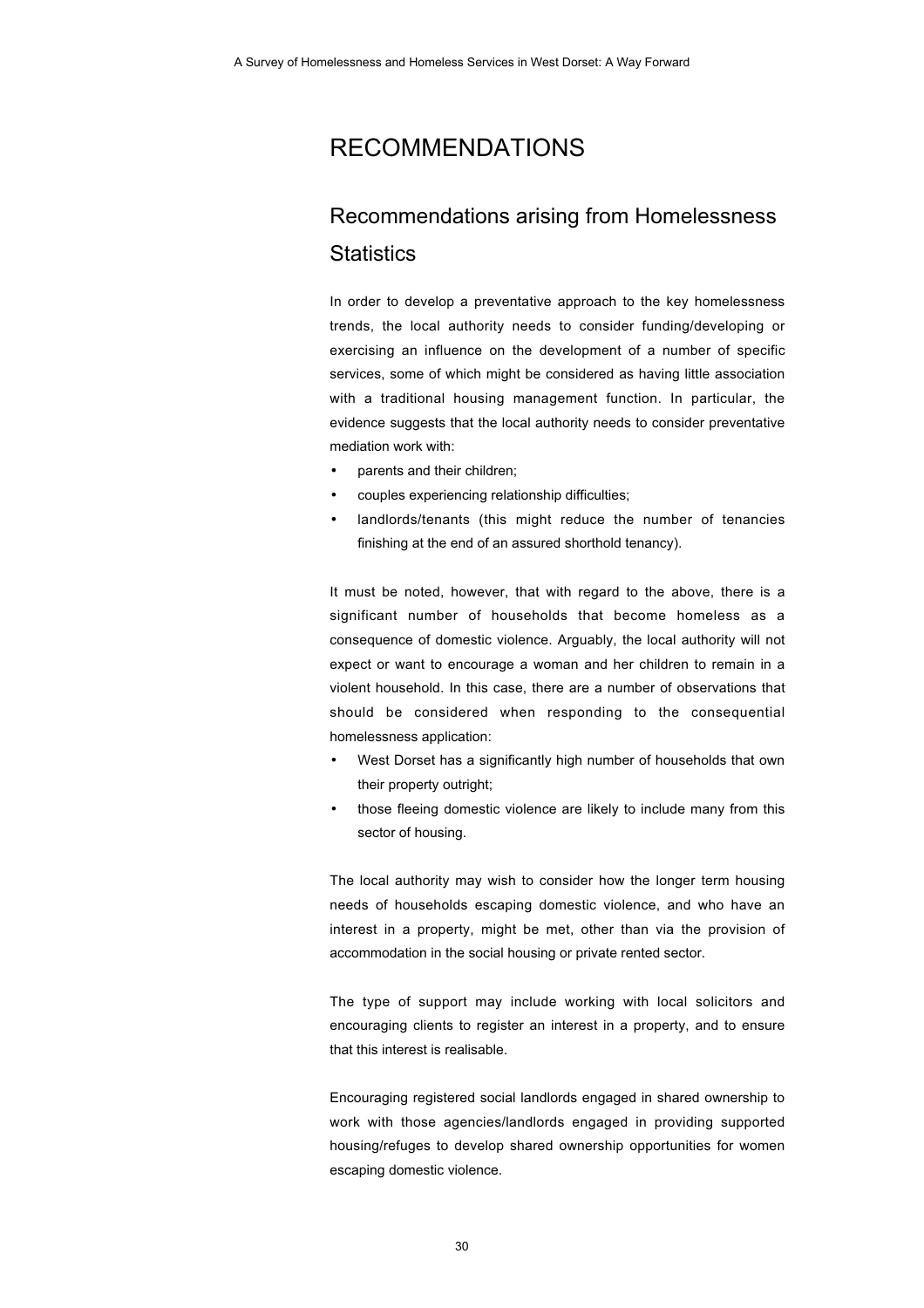## Recommendations for Existing Services

Having reviewed existing services providing support for those who are either homeless or vulnerable to homelessness, a number of recommendations are made:

- There is a need to develop consistent data monitoring and collection systems across all agencies in the area.
- Whilst West Dorset Housing Partnership has worked hard to eradicate or minimise the use of B&B accommodation, there is a need to undertake further work in developing alternative forms of temporary accommodation, other than B&B.
- In conjunction with the above, there is a need to raise the standards of accommodation and services provided in temporary accommodation.
- There is a need to raise the standards of Households in Multiple Occupation (HMOs) and effectively 'police' private landlords.
- There is a need to review whether the level of support offered in supported accommodation can be better reflected in the Housing Benefit awarded.
- Many agencies suggest that there is a need to improve communication between Housing Benefit Services and advice agencies, and between Housing Benefit Services and claimants/potential claimants.
- There is a need to consider changes to the ways in which Housing Benefit is locally administered so that it might facilitate and encourage landlords and tenants to maintain tenancies.
- Local advice agencies suggest that registered social landlords need to develop more proactive systems in responding to rent arrears and potential evictions. In particular, the current systems are perceived to be too slow, and do not always actively seek to involve independent advice services or appear to engage with those other agencies involved in offering support to tenants. This is increasingly regarded as good practice (see *The Guardian* 26/2/03, Guardian Society p12).
- There is a need to review the need for a further 'train and decorate' scheme.
- There is a need to ensure that advice services are available 'out of hours', namely weekends and evenings.
- There is a need to consider how existing agencies might work together in a more co-ordinated manner. The establishment of a 'one stop' advice service has been suggested. This will not easily cater for those living in more rural/isolated communities, however. One way forward is via greater inter-agency co-operation and coordination to facilitate consistency in advice standards.
- Easily accessible, timely, improved and substantial information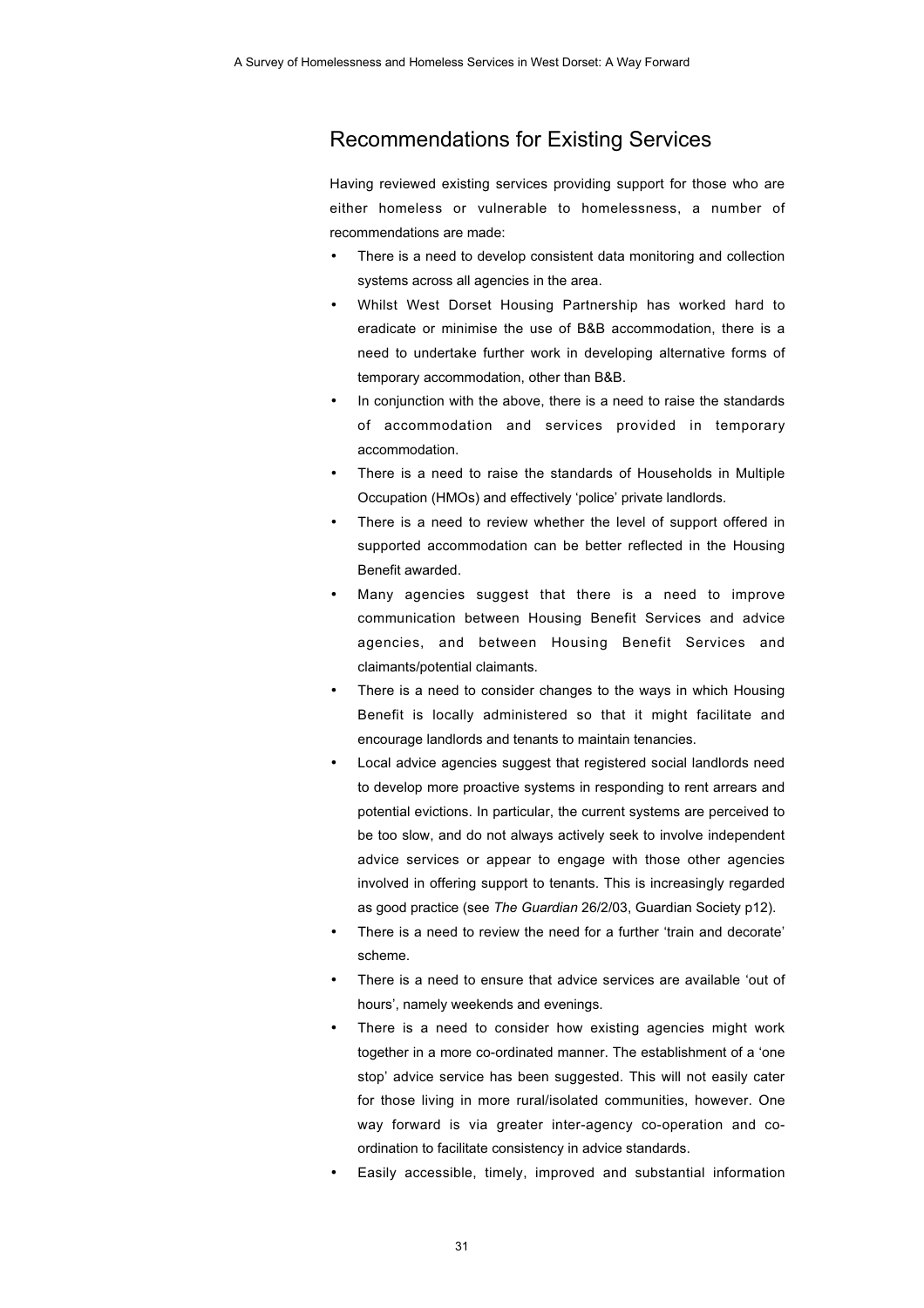should be available to women escaping violence.

• Training is needed for Domestic Violence Workers regarding their legal options.

### Recommendations for Service Developments

- There is a need to develop low-cost housing options that are available to those living in supported accommodation. These residents often have little opportunity to acquire move-on accommodation. The development of low-cost housing would act to reduce the need for additional supported accommodation.
- There is a need to respond to the perceived lack of accommodation for drug and alcohol users such as a 'wet' house.
- There is a need to consider the establishment of more day-centres for homeless people.
- In addition to the above, there is a need to consider establishing the means by which practical help with emergency food, toiletries and clothing can be provided.
- There is a need to respond to the perception that there is a shortage of supported accommodation for those with severe mental health problems/learning difficulties.
- There is a need to develop/fund a specialist service that could offer representation at repossession hearings.
- There is a need to develop specialist advice services for vulnerable groups of people (those with mental health problems/learning difficulties/older people).
- There is a need to consider developing an Independent Living Support and Skills training scheme for young people and members of other vulnerable groups.
- There is a need to consider exploring the viability and interest in establishing an Emmaus Community.
- There is a need to develop further shared ownership schemes.
- There is a need to develop a local strategy for informing and supporting those interested in undertaking 'buy to let' schemes.
- There is unanimous support for the need to further develop and expand the range of affordable accommodation in the private rented sector. This is especially the case for those who might be willing to take DSS recipients, and includes housing for young people, vulnerable groups and older people.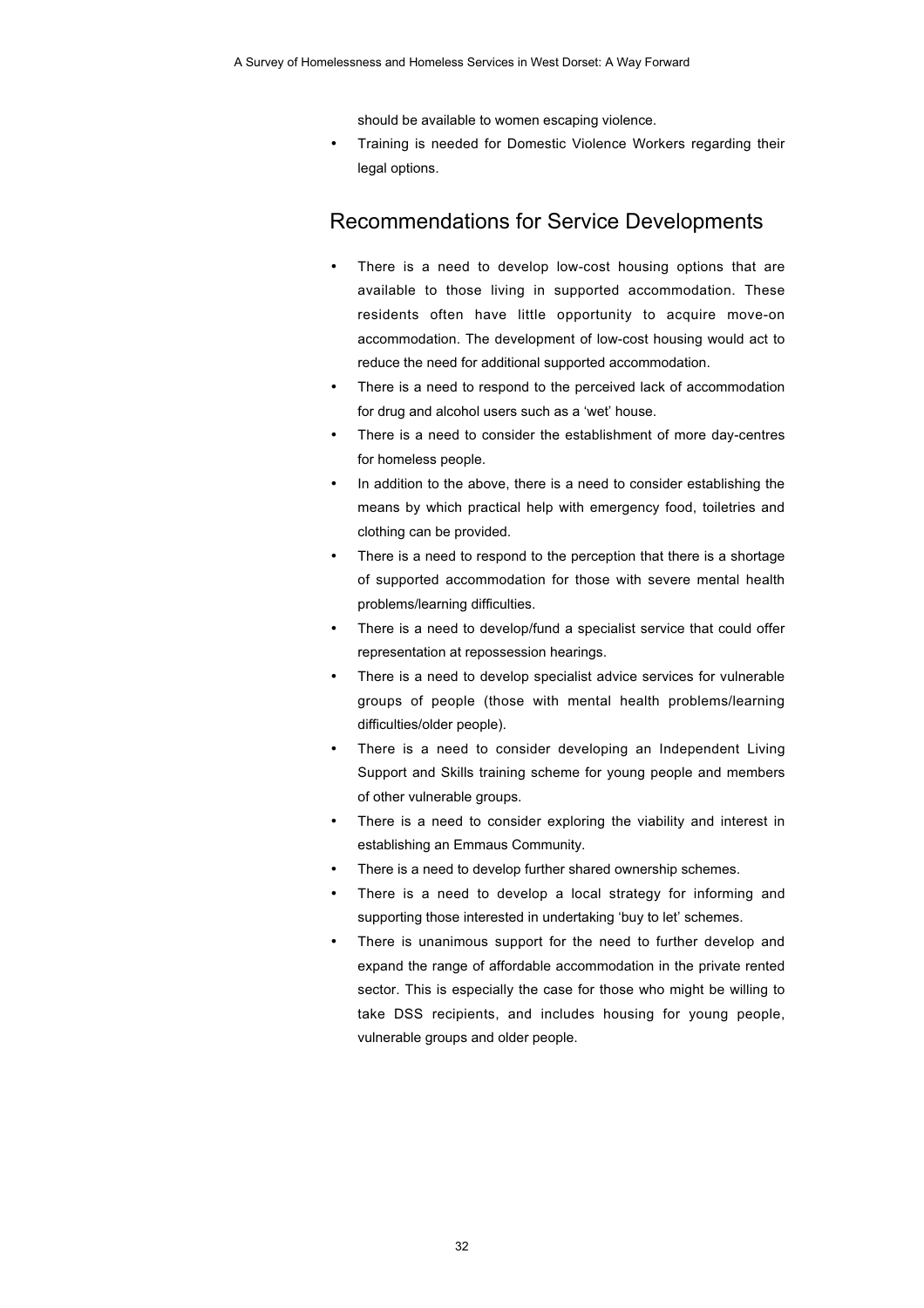### Recommendations Relating to Health

All healthcare services have to work hard to ensure that the health needs of homeless people are adequately met. It has shown that primary care services, if unchecked, are liable to precipitate the inverse care law (Hart, 1971) in serving people who are homeless. The law states that the availability of medical care tends to vary inversely with the need for it in the population served. This is undesirable not only from the perspective of homeless people; it is also incompatible with the Government's public health drive to redress health inequalities. Despite there being no direct reference to homelessness in the Department of Health's *Priorities and Planning Framework*, considering many other objectives within that document, it would appear to be critical that the needs of the homeless population are recognised in PCT Local Development Plans.

Access into primary care is clearly a major issue for homeless people. South West Dorset PCT could start to address this by developing a policy of inclusion which states its intention to register homeless people as permanent residents. Administratively, this could be done by using the GP practice address as the person's home address. Financial incentives to encourage the registration of homeless people may also be needed.

Elsewhere across the UK, specialist services have been developed to meet the needs of homeless people. There is some disagreement as to whether the development of such services has a positive effect in influencing mainstream services to become inclusive of the homeless, or whether mainstream services feel 'let off the hook' in terms of their response. This poses the question: if mainstream services are sensitive to the needs of homeless people, is there a need for specialist services? A previous homeless review in North Dorset came up with what would seem to be a pragmatic solution in suggesting the employment of a detached worker (probably most realistic would be a Nurse Practitioner), dedicated to working with people who are homeless. This raises several issues, not least of which is how the worker would effectively access and serve homeless people. However, it is clear that they would need to link effectively with all GP practices, facilitating access to the full range of services, and be part of a wider strategy to improve accessibility for homeless people. The Prince of Wales Road Practice has shown particular interest in developing this type of work.

All GP services need to be equipped with knowledge and resources to ensure that they are able to meet the often complex health needs of homeless people. This could include the provision of training to Primary Care Teams on homelessness and the needs of homeless people. It is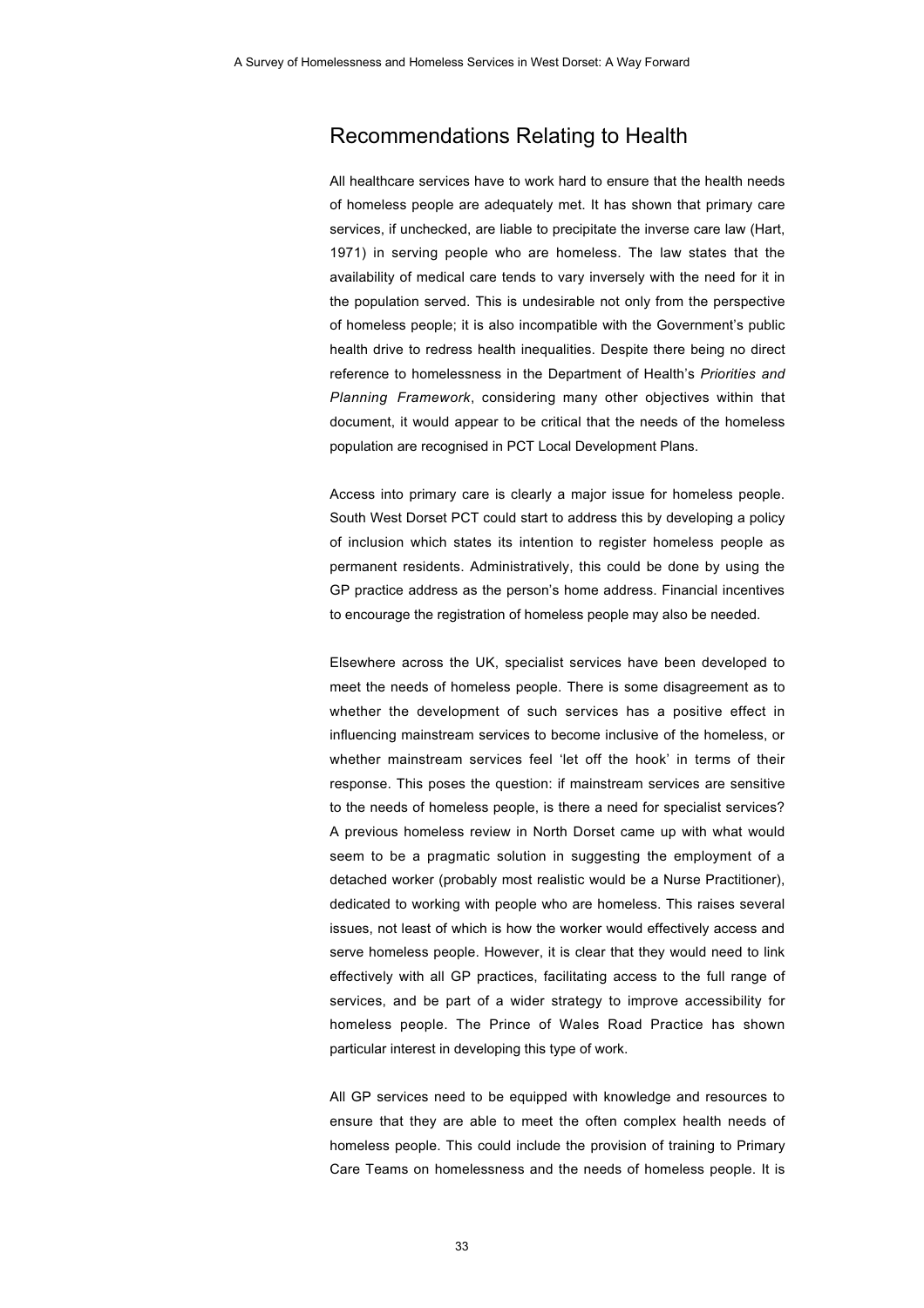likely that homeless people will also be in contact with other service providers, so a co-ordinated provision of healthcare should be sought that involves working closely with other agencies.

Walk-in providers of healthcare, such as the A&E departments and minor injury units, should actively seek to link homeless people into primary care. Ideally, they could be armed with a local services pack for homeless people.

Primary Care Trusts are well positioned to help with mapping incidences of homelessness. This is due to their advanced and constantly updated IT data collection systems. At the moment there may be some difficulty in interrogating databases to identify the homeless due to the registration issues already mentioned. This problem would be solved by registering homeless people as 'permanent residents', as described above.

The local PCTs are doing valuable work in drawing together other agencies. A 'Homeless Subgroup' has been set up under the 'Rural Health Action Group' for North and South West Dorset. Strategic planning and an interagency approach to the problem of homelessness is clearly required and agencies should be keen to get involved with this group.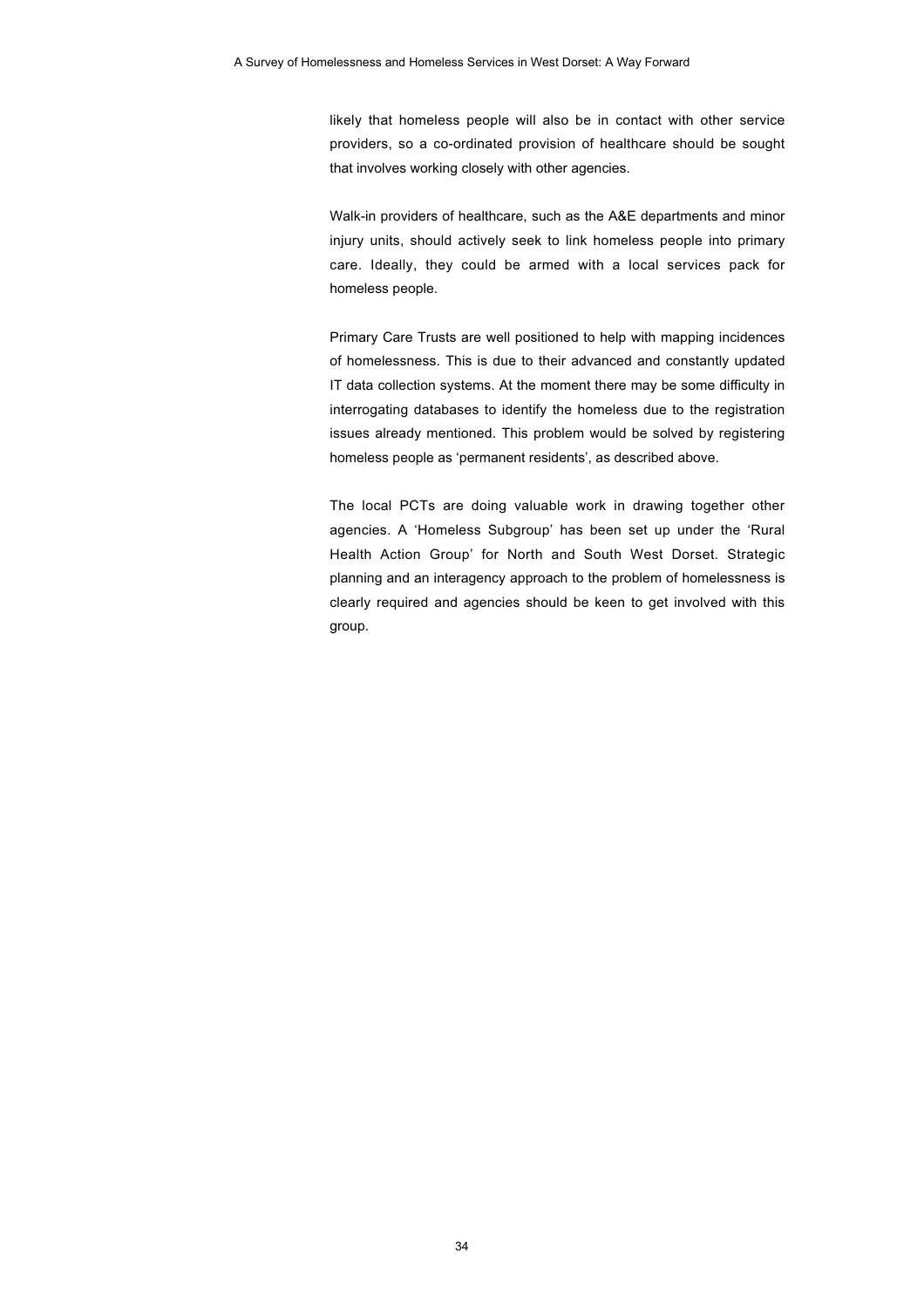## **REFERENCES**

BEVAN, P & VAN DOOM, A. (2002) *Multiple Needs, Good Practice Briefing*. Homeless Link.

CENTRE FOR HOUSING POLICY. (1994) *The Health of Single Homeless People*. University of York, York.

COUNTRYSIDE AGENCY. (2002) *Preventing Homelessness in the countryside…what works?* Countryside Agency Publications, West Yorkshire.

CRISIS. (1999) *Pressure Points.* Crisis, London.

CRISIS. (2002a) *Critical Condition: Vulnerable Single Homeless People and Access to GPs.* Crisis, London.

CRISIS. (2002b) *Hidden Homelessness and Healthcare*. Crisis, London.

DOBSON, A. (2002). *Housing Affordability Basket of Indicators. Annual Report, April 2002.* Unpublished.

DTLR. (2002a) *Homelessness Strategies: a good practice handbook.* HMSO, London.

DTLR. (2002b) *More than a roof. Report into Tackling Homelessness.* HMSO, London*.*

DTLR. (2002c) *Housing in England 2000-2001*. HMSO, London*.*

HART, JT. (1971) The inverse care law. *Lancet* **1,** 405-412.

NORTH DORSET DISTRICT COUNCIL. (2002) *North Dorset Housing Needs Survey.* David Couttie Associates.

SHELTER (1996) *Go Home and Rest*. Shelter, London.

WEST DORSET DISTRICT COUNCIL. (2003) *West Dorset Housing Needs Survey.* David Couttie Associates.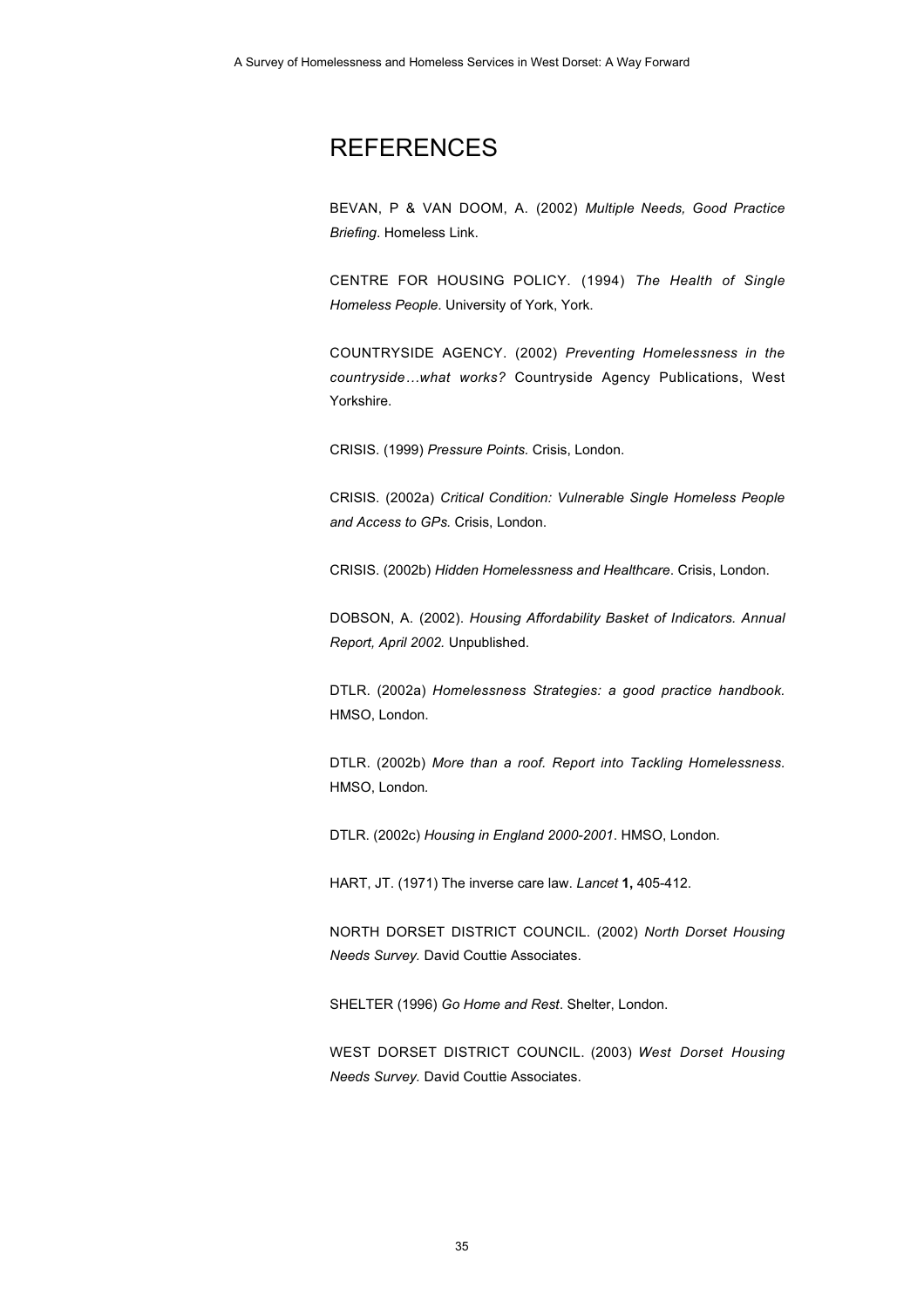## FURTHER READING

AINLEY, P. (1991) *Young People Leaving Home*. Cassell Educational Ltd, London.

ANDERSON, I, KEMP, P & QUILGARS, D. (1993) *Single Homeless People*. HMSO, London.

BRENNAN, M & LANCASHIRE, R. (1978) Association of childhood mortality with housing status and unemployment. *Journal of Epidemiology*, **32**

BUCK, N, GERSHUNY, J, ROSE, D & SCOTT, J. (eds) (1994) *Changing Households: The British Household Panel Survey 1990-1992.* ESRC Research Centre, University of Essex, Colchester.

BYRNE, D, HARRISON, S, KEITHLEY, J & MCCARTHY, P. (1986) *Housing & Health: The Relationship between Housing Conditions and the Health of Council Tenants.* Gower Publishing Company Ltd, Aldershot.

CHARTERED INSTITUTE OF ENVIRONMENTAL HEALTH. (1994) *Amenity Standards for Housing in Multiple Occupation*. CIEH, London.

CONWAY, J. (1998) *Prescription for Poor Health: The Crisis for Homeless Families*. London Food Commission, The Maternity Alliance, SHAC & Shelter, London.

CROOK, A, HUGHES, J & KEMP, P. (1995) *The Supply of Privately Rented Homes*. The Joseph Rowntree Foundation, York.

DEPARTMENT OF THE ENVIRONMENT, TRANSPORT AND THE REGIONS. (1999a) *English House Condition Survey 1996: Houses in Multiple Occupation in the Private Rented Sector*. DETR, London.

DEPARTMENT OF THE ENVIRONMENT, TRANSPORT AND THE REGIONS. (1999b) *Housing Benefit and Private Landlords.* DETR, London.

DEPARTMENT OF THE ENVIRONMENT, TRANSPORT AND THE REGIONS. (1999c) *Licensing of Houses in Multiple Occupation – England (Consultation Document).* DETR, London.